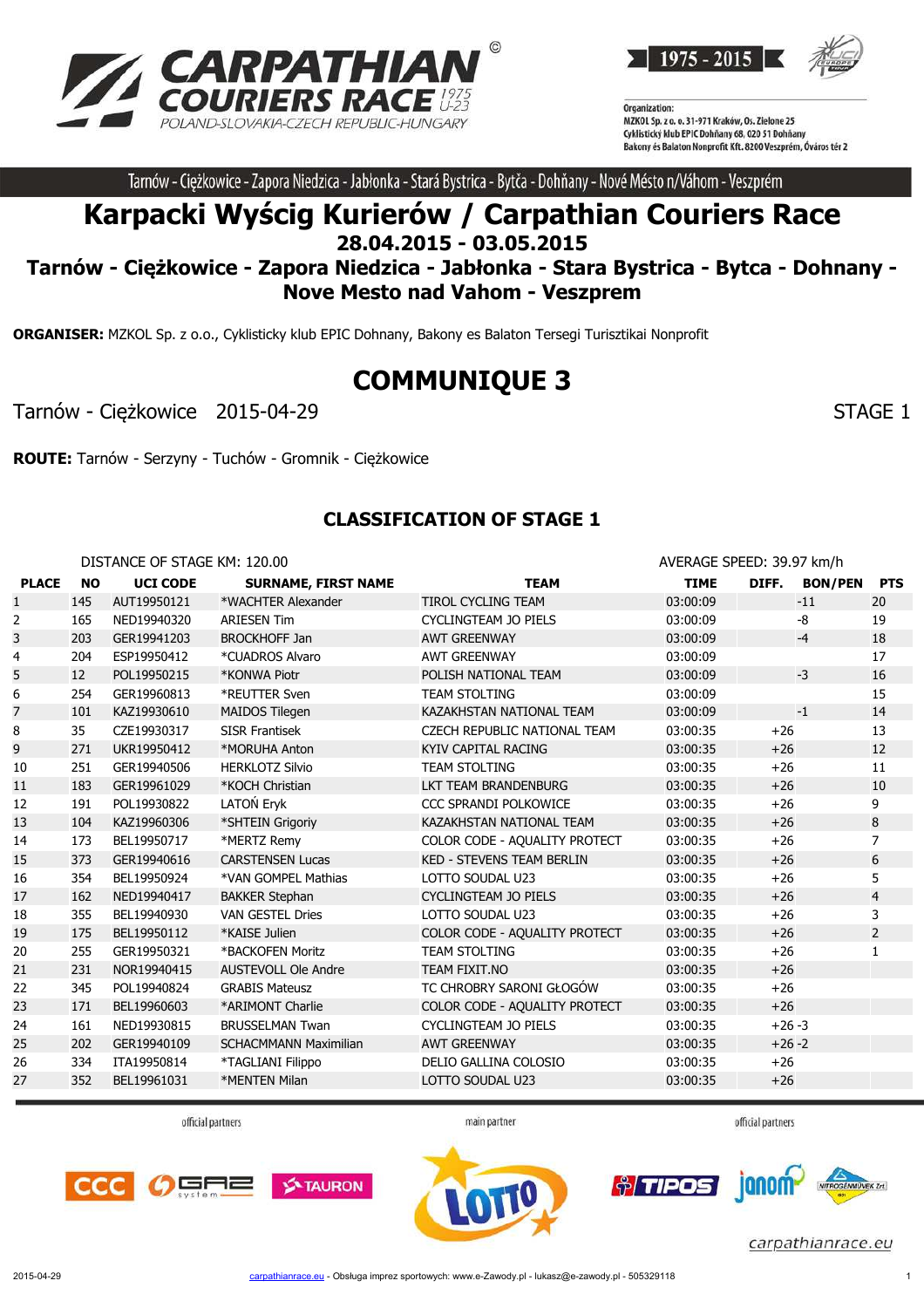

**RPATHIAN<sup>®</sup><br>RIERS RACE <sup>1975</sup><br>OVAKIA-CZECH REPUBLIC-HUNGARY Z** CA POLAND-SLOVAKIA-CZECH REPUBLIC-HUNGARY

Organization:<br>MZKOL Sp. z o. o. 31-971 Kraków, Os. Zielone 25<br>MZKUL SLL: LL: FRIC D. bărev CO. 020 EL D. băr Cyklistický klub EPIC Dohňany 68, 020 51 Dohňany<br>Cyklistický klub EPIC Dohňany 68, 020 51 Dohňany<br>Bakony és Balaton Nonprofit Kft. 8200 Veszprém, Óváros tér 2

| *JANSSEN Adriaan<br>CYCLINGTEAM JO PIELS<br>03:00:35<br>28<br>164<br>NED19951212                 |           |
|--------------------------------------------------------------------------------------------------|-----------|
|                                                                                                  | $+26$     |
| 29<br>82<br>EST19941022<br><b>NOMELLA Aksel</b><br>ESTONIAN NATIONAL TEAM<br>03:00:35            | $+26$     |
| 152<br>03:00:35<br>30<br>HUN19951126<br>*ROZSA Balazs<br>UTENSILNORD                             | $+26$     |
| COLOR CODE - AQUALITY PROTECT<br>31<br>172<br>BEL19950609<br>*DUQUENNOY Jimmy<br>03:00:35        | $+26$     |
| 32<br>21<br>SVK19960130<br>*BELLAN Juraj<br>SLOVAKIAN NATIONAL TEAM<br>03:00:35                  | $+26$     |
| 33<br>331<br>ITA19940513<br><b>MARENGO Alberto</b><br>DELIO GALLINA COLOSIO<br>03:00:35          | $+26$     |
| 34<br>353<br>BEL19950121<br>*VANDERAERDEN Massimo<br>LOTTO SOUDAL U23<br>03:00:35                | $+26$     |
| 35<br>155<br>HUN19950419<br>*PELIKAN Janos<br><b>UTENSILNORD</b><br>03:00:35                     | $+26$     |
| TARNOVIA TARNOWO PODGÓRNE<br>322<br>36<br>POL19940327<br>SYKAŁA Wojciech<br>03:00:35             | $+26$     |
| 73<br>37<br>UKR19950302<br>*KREMINSKYI Vladyslav<br>UKRAINIAN NATIONAL TEAM<br>03:00:35          | $+26$     |
| 33<br>03:00:35<br>38<br>CZE19950830<br>*FIALA Petr<br>CZECH REPUBLIC NATIONAL TEAM               | $+26$     |
| 39<br><b>BASKA Erik</b><br>201<br>SVK19940112<br><b>AWT GREENWAY</b><br>03:00:35                 | $+26$     |
| 40<br>221<br>POL19950402<br>*TALAGA Patryk<br>CYCLING ACADEMY TEAM<br>03:00:35                   | $+26$     |
| 41<br>372<br>GER19941228<br><b>KRETSCHY Florian</b><br>KED - STEVENS TEAM BERLIN<br>03:00:35     | $+26$     |
| *BROŻYNA Piotr<br>195<br>42<br>POL19950217<br>CCC SPRANDI POLKOWICE<br>03:00:35                  | $+26$     |
| 43<br>142<br>AUT19961002<br>*BRKIC Benjamin<br>TIROL CYCLING TEAM<br>03:00:35                    | $+26 - 1$ |
| 44<br>174<br>BEL19961229<br>*SIX Franklin<br>COLOR CODE - AQUALITY PROTECT<br>03:00:35           | $+26$     |
| 45<br>351<br>LOTTO SOUDAL U23<br>03:00:35<br>BEL19940905<br><b>GEUENS Alexander</b>              | $+26$     |
| 46<br>103<br>KAZAKHSTAN NATIONAL TEAM<br>03:00:35<br>KAZ19930123<br><b>SEMYONOV Roman</b>        | $+26$     |
| 14<br>47<br>POL19930910<br>POLISH NATIONAL TEAM<br>03:00:35<br><b>OWSIAN Arkadiusz</b>           | $+26 - 2$ |
| TC CHROBRY SARONI GŁOGÓW<br>03:00:35<br>48<br>341<br>POL19931217<br><b>KASPEREK Michał</b>       | $+26$     |
| 49<br>194<br>POL19951004<br>*PALUTA Michał<br>CCC SPRANDI POLKOWICE<br>03:00:35                  | $+26$     |
| 50<br>274<br>03:00:35<br>UKR19931230<br><b>GREGUL Igor</b><br>KYIV CAPITAL RACING                | $+26$     |
| 51<br>223<br>ISR19930827<br>ZILBERSTIEN Ido<br>CYCLING ACADEMY TEAM<br>03:00:35                  | $+26$     |
| 52<br>15<br>03:00:35<br>POL19950406<br>*SZELĄG Gracjan<br>POLISH NATIONAL TEAM                   | $+26$     |
| 53<br>381<br>FRANCZAK Wojciech<br>TKK PACIFIC TORUŃ<br>03:00:35<br>POL19930108                   | $+26$     |
| 54<br>192<br>POL19930927<br>KACZMAREK Jakub<br>CCC SPRANDI POLKOWICE<br>03:00:35                 | $+26$     |
| 55<br>TIROL CYCLING TEAM<br>141<br>AUT19950304<br>*SCHIPFLINGER Florian<br>03:00:35              | $+26$     |
| 56<br>383<br>*ZŁOTOWICZ Patryk<br>TKK PACIFIC TORUN<br>03:00:35<br>POL19961008                   | $+26$     |
| 57<br>313<br>CZE19950713<br>*SEKANINA Adam<br><b>FAVORIT BRNO</b><br>03:00:35                    | $+26$     |
| 311<br>58<br>CZE19930209<br><b>HAMPL Petr</b><br><b>FAVORIT BRNO</b><br>03:00:35                 | $+26$     |
| 59<br>361<br>POGOŃ MOSTOSTAL PUŁAWY<br>POL19950715<br>*KAZIMIERCZAK Mateusz<br>03:00:35          | $+26$     |
| TC CHROBRY SARONI GŁOGÓW<br>03:00:35<br>60<br>342<br>POL19940608<br><b>JAROMIN Piotr</b>         | $+26$     |
| 83<br>*VOSMAN EKKE Kaur<br>03:00:35<br>61<br>EST19960326<br>ESTONIAN NATIONAL TEAM               | $+26$     |
| 62<br>234<br><b>REGE Even</b><br>TEAM FIXIT.NO<br>03:00:35<br>NOR19940424                        | $+26$     |
| 63<br>371<br>GER19930107<br><b>KED - STEVENS TEAM BERLIN</b><br>03:00:35<br><b>DONATH Felix</b>  | $+26$     |
| 105<br>KAZ19950320<br>*AKHMETOV Galym<br>KAZAKHSTAN NATIONAL TEAM<br>03:00:35<br>64              | $+26$     |
| 03:00:35<br>65<br>102<br>KAZ19961228<br>*NATAROV Yuriy<br>KAZAKHSTAN NATIONAL TEAM               | $+26$     |
| TC CHROBRY SARONI GŁOGÓW<br>66<br>344<br>POL19950103<br>*BIJAK Marcin<br>03:00:35                | $+26$     |
| 32<br>67<br>CZE19930209<br><b>MEDEK Tomas</b><br><b>CZECH REPUBLIC NATIONAL TEAM</b><br>03:00:35 | $+26$     |
| 68<br>111<br>SRB19940506<br>STEFANOVIC Stefan<br>SERBIAN NATIONAL TEAM<br>03:00:35               | $+26$     |
| 225<br>69<br>SVK19940210<br><b>MALOVEC Lubos</b><br><b>CYCLING ACADEMY TEAM</b><br>03:00:35      | $+26$     |
| 70<br>193<br>POL19940715<br>STOSZ Patryk<br>CCC SPRANDI POLKOWICE<br>03:00:35                    | $+26$     |
| 321<br>KISTOWSKI Kacper<br>71<br>POL19930816<br>TARNOVIA TARNOWO PODGÓRNE<br>03:00:35            | $+26$     |
| 72<br>275<br>*ASHUROV Kostantyn<br>UKR19961010<br>KYIV CAPITAL RACING<br>03:00:35                | $+26$     |
| 73<br>272<br>UKR19950926<br>*SHUMILOV Yurii<br>KYIV CAPITAL RACING<br>03:00:35                   | $+26 - 3$ |
| 74<br>31<br>CZE19940222<br>03:00:35<br>DOLEZEL Radovan<br>CZECH REPUBLIC NATIONAL TEAM           | $+26$     |
| 312<br>75<br><b>KUKRLE Michael</b><br>CZE19941117<br><b>FAVORIT BRNO</b><br>03:00:35             | $+26$     |
| 76<br>374<br>GER19950513<br>*NIEDERLAG Luca<br>KED - STEVENS TEAM BERLIN<br>03:00:35             | $+26$     |

official partners

main partner

official partners





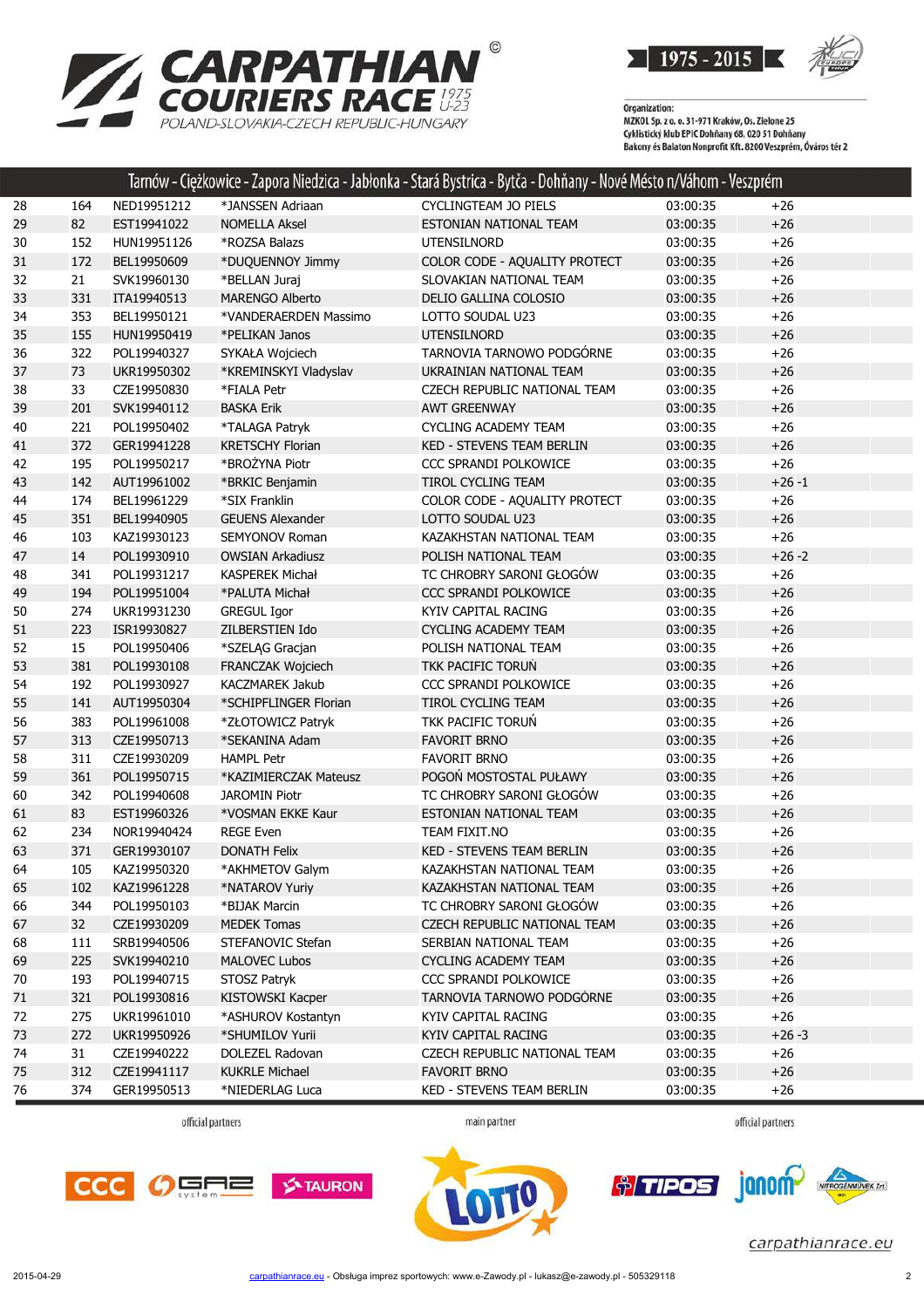



|     |     |             |                             | Tarnów - Ciężkowice - Zapora Niedzica - Jabłonka - Stará Bystrica - Bytča - Dohňany - Nové Mésto n/Váhom - Veszprém |          |          |  |
|-----|-----|-------------|-----------------------------|---------------------------------------------------------------------------------------------------------------------|----------|----------|--|
| 77  | 314 | CZE19930823 | <b>CHLUPAC Dominik</b>      | <b>FAVORIT BRNO</b>                                                                                                 | 03:00:35 | $+26$    |  |
| 78  | 335 | ITA19950529 | *PASTORINO MATTIA Giovanni  | DELIO GALLINA COLOSIO                                                                                               | 03:00:35 | $+26$    |  |
| 79  | 253 | GER19960225 | *PORZNER Manuel             | TEAM STOLTING                                                                                                       | 03:00:35 | $+26$    |  |
| 80  | 143 | AUT19950917 | *STOCK Mario                | TIROL CYCLING TEAM                                                                                                  | 03:00:35 | $+26$    |  |
| 81  | 384 | POL19930220 | <b>KRAKOWIAK Norbert</b>    | TKK PACIFIC TORUN                                                                                                   | 03:00:35 | $+26$    |  |
| 82  | 13  | POL19940310 | MICKIEWICZ Tomasz           | POLISH NATIONAL TEAM                                                                                                | 03:00:35 | $+26$    |  |
| 83  | 252 | GER19940314 | <b>EGNER Arne</b>           | <b>TEAM STOLTING</b>                                                                                                | 03:00:35 | $+26$    |  |
| 84  | 315 | CZE19951023 | *NEUMAN Dominik             | <b>FAVORIT BRNO</b>                                                                                                 | 03:00:35 | $+26$    |  |
| 85  | 184 | GER19950510 | *ROHDE Leon                 | LKT TEAM BRANDENBURG                                                                                                | 03:00:35 | $+26$    |  |
| 86  | 134 | SVK19950911 | *MARTAG Tomas               | REGION POVAZIE                                                                                                      | 03:00:35 | $+26$    |  |
| 87  | 182 | GER19940919 | SOBALLA Carl                | LKT TEAM BRANDENBURG                                                                                                | 03:01:22 | $+1:13$  |  |
| 88  | 34  | CZE19960924 | *CAMRDA Pavel               | CZECH REPUBLIC NATIONAL TEAM                                                                                        | 03:01:22 | $+1:13$  |  |
| 89  | 154 | HUN19960326 | *MORICZ Daniel              | <b>UTENSILNORD</b>                                                                                                  | 03:07:26 | $+7:17$  |  |
| 90  | 375 | GER19960212 | *SCHUBERTH Erik             | KED - STEVENS TEAM BERLIN                                                                                           | 03:07:32 | $+7:23$  |  |
| 91  | 362 | POL19950110 | *SOLIŃSKI Jakub             | POGOŃ MOSTOSTAL PUŁAWY                                                                                              | 03:07:32 | $+7:23$  |  |
| 92  | 364 | POL19940421 | KIETLIŃSKI Wojciech         | POGON MOSTOSTAL PUŁAWY                                                                                              | 03:07:32 | $+7:23$  |  |
| 93  | 24  | SVK19941227 | <b>KRAJICEK Matej</b>       | SLOVAKIAN NATIONAL TEAM                                                                                             | 03:07:32 | $+7:23$  |  |
| 94  | 273 | UKR19960910 | *BONDARENKO Pavlo           | KYIV CAPITAL RACING                                                                                                 | 03:07:47 | $+7:38$  |  |
| 95  | 323 | POL19950218 | *WILGUS Wojciech            | TARNOVIA TARNOWO PODGÓRNE                                                                                           | 03:07:47 | $+7:38$  |  |
| 96  | 112 | SRB19940824 | <b>ANTONIJEVIC Goran</b>    | SERBIAN NATIONAL TEAM                                                                                               | 03:07:47 | $+7:38$  |  |
| 97  | 84  | EST00000000 | <b>VENDELIN Karl Arnold</b> | <b>ESTONIAN NATIONAL TEAM</b>                                                                                       | 03:07:47 | $+7:38$  |  |
| 98  | 205 | CZE19960630 | *LEHKY Roman                | <b>AWT GREENWAY</b>                                                                                                 | 03:07:47 | $+7:38$  |  |
| 99  | 23  | SVK19940206 | LAJCHA Juraj                | SLOVAKIAN NATIONAL TEAM                                                                                             | 03:07:47 | $+7:38$  |  |
| 100 | 343 | POL19930716 | LEDUCHOWSKI Aleksander      | TC CHROBRY SARONI GŁOGÓW                                                                                            | 03:07:47 | $+7:38$  |  |
| 101 | 181 | GER19950523 | *BERGER Leon                | LKT TEAM BRANDENBURG                                                                                                | 03:07:47 | $+7:38$  |  |
| 102 | 113 | SRB19940217 | AMBRUS Nemanja              | SERBIAN NATIONAL TEAM                                                                                               | 03:07:47 | $+7:38$  |  |
| 103 | 11  | POL19931118 | <b>KOTT Konrad</b>          | POLISH NATIONAL TEAM                                                                                                | 03:07:47 | $+7:38$  |  |
| 104 | 85  | EST19961215 | *PUNG Peter                 | ESTONIAN NATIONAL TEAM                                                                                              | 03:07:47 | $+7:38$  |  |
| 105 | 153 | HUN19950425 | *LENGYEL Zoltan             | <b>UTENSILNORD</b>                                                                                                  | 03:07:47 | $+7:38$  |  |
| 106 | 163 | NED19951004 | *VAN DER DUIN Patrick       | <b>CYCLINGTEAM JO PIELS</b>                                                                                         | 03:07:47 | $+7:38$  |  |
| 107 | 332 | ITA19930603 | <b>DELLEDONNE Francesco</b> | DELIO GALLINA COLOSIO                                                                                               | 03:07:47 | $+7:38$  |  |
| 108 | 232 | NOR19930918 | <b>STOKKENES Torstein</b>   | TEAM FIXIT.NO                                                                                                       | 03:07:47 | $+7:38$  |  |
| 109 | 233 | NOR19940209 | JENSEN Jan William          | TEAM FIXIT.NO                                                                                                       | 03:07:47 | $+7:38$  |  |
| 110 | 325 | POL19951216 | *KORCZYŃSKI Borys           | TARNOVIA TARNOWO PODGÓRNE                                                                                           | 03:07:47 | $+7:38$  |  |
| 111 | 333 | ITA19950104 | *DELLAGLIO Alberto          | DELIO GALLINA COLOSIO                                                                                               | 03:07:47 | $+7:38$  |  |
| 112 | 363 | POL19930604 | <b>JEZIORSKI Rafał</b>      | POGOŃ MOSTOSTAL PUŁAWY                                                                                              | 03:07:47 | $+7:38$  |  |
| 113 | 301 | HUN19950712 | *RUTTKAY Zoltan             | MUGENRACE TEAM PROLOG                                                                                               | 03:08:09 | $+8:00$  |  |
| 114 | 151 | HUN19960928 | *FILUTAS Viktor             | UTENSILNORD                                                                                                         | 03:10:45 | $+10:36$ |  |
| 115 | 71  | UKR19951012 | *GLADYSH Roman              | UKRAINIAN NATIONAL TEAM                                                                                             | 03:10:45 | $+10:36$ |  |
| 116 | 81  | EST19950516 | *MAOMA Silver               | ESTONIAN NATIONAL TEAM                                                                                              | 03:11:03 | $+10:54$ |  |
| 117 | 72  | UKR19950405 | *HRYNIV Vitaliy             | UKRAINIAN NATIONAL TEAM                                                                                             | 03:11:06 | $+10:57$ |  |
| 118 | 75  | UKR19950417 | *POLYAKOV Yurii             | UKRAINIAN NATIONAL TEAM                                                                                             | 03:25:03 | $+24:54$ |  |
| 119 | 324 | POL19960127 | *WIEWIÓR Dominik            | TARNOVIA TARNOWO PODGÓRNE                                                                                           | 03:25:03 | $+24:54$ |  |
| 120 | 222 | ISR19930722 | EINHORN Ben                 | <b>CYCLING ACADEMY TEAM</b>                                                                                         | 03:25:03 | $+24:54$ |  |
| 121 | 131 | SVK19960612 | *BASKA Denis                | <b>REGION POVAZIE</b>                                                                                               | 03:25:15 | $+25:06$ |  |
| 122 | 135 | SVK19941210 | KOVACIK Juraj               | REGION POVAZIE                                                                                                      | 03:25:15 | $+25:06$ |  |
| 123 | 305 | HUN19941219 | <b>LOKI Bence</b>           | MUGENRACE TEAM PROLOG                                                                                               | 03:25:15 | $+25:06$ |  |
| 124 | 132 | SVK19931129 | <b>MALIK Robert</b>         | <b>REGION POVAZIE</b>                                                                                               | 03:25:15 | $+25:06$ |  |
| 125 | 385 | POL19960212 | *WYPYCH Karol               | TKK PACIFIC TORUN                                                                                                   | 03:25:15 | $+25:06$ |  |

official partners

main partner

official partners





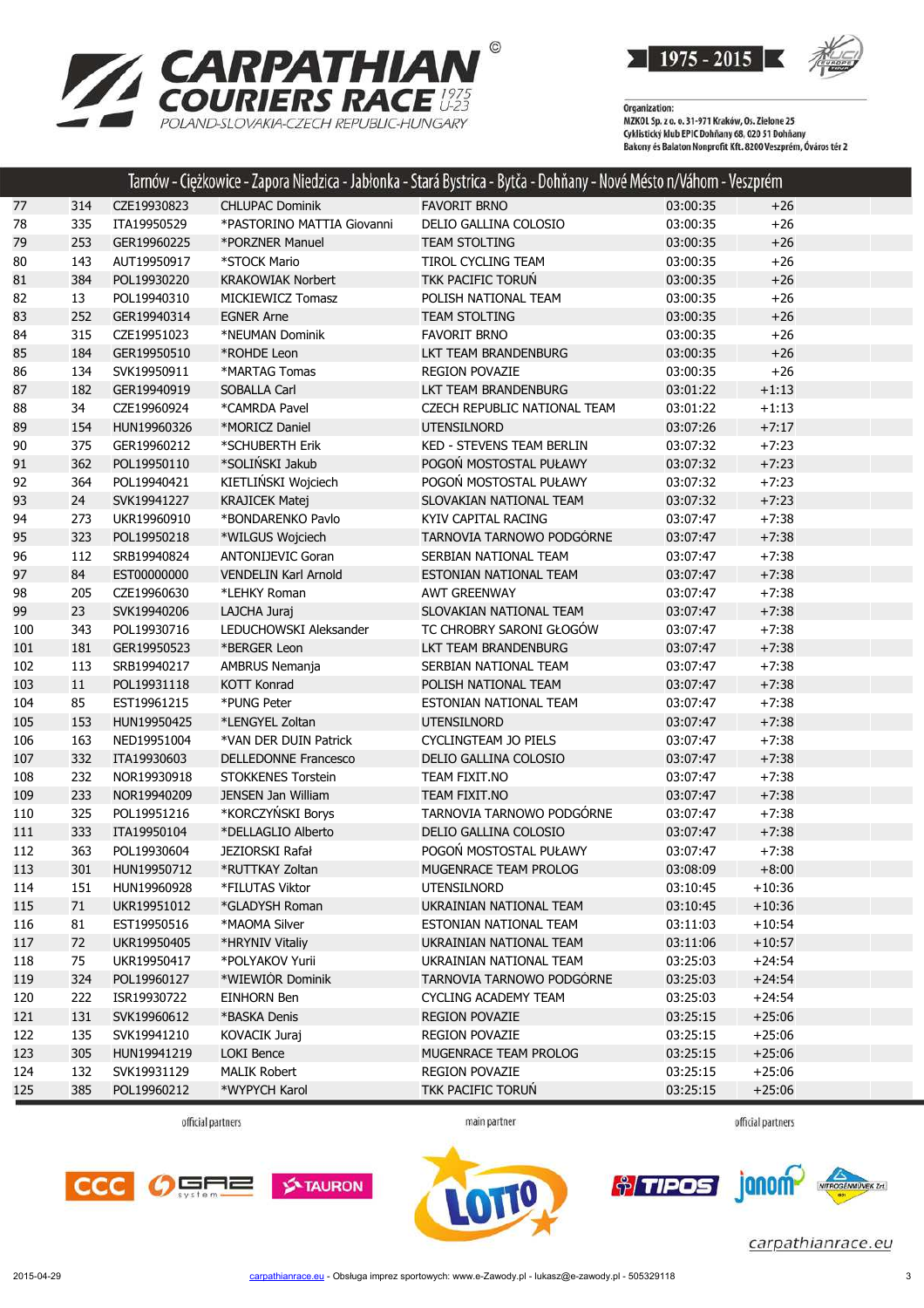



|     |     |             |                        | Tarnów - Ciężkowice - Zapora Niedzica - Jabłonka - Stará Bystrica - Bytča - Dohňany - Nové Mésto n/Váhom - Veszprém |            |          |  |
|-----|-----|-------------|------------------------|---------------------------------------------------------------------------------------------------------------------|------------|----------|--|
| 126 | 25  | SVK19950911 | *HOLOMEK Milan         | SLOVAKIAN NATIONAL TEAM                                                                                             | 03:25:36   | $+25:27$ |  |
| 127 | 22  | SVK19950314 | *DUBEN Martin          | SLOVAKIAN NATIONAL TEAM                                                                                             | 03:25:36   | $+25:27$ |  |
|     | 74  | UKR19960906 | *SELIVERSTOV Roman     | UKRAINIAN NATIONAL TEAM                                                                                             | <b>DNF</b> |          |  |
|     | 114 | SRB19960610 | *VASILJEVIC Aleksandar | SERBIAN NATIONAL TEAM                                                                                               | <b>DNF</b> |          |  |
|     | 133 | SVK19941031 | VANCO Jakub            | <b>REGION POVAZIE</b>                                                                                               | <b>DNF</b> |          |  |
|     | 185 | GER19961002 | *ROHDE Louis           | LKT TEAM BRANDENBURG                                                                                                | <b>DNF</b> |          |  |
|     | 224 | SVK19940630 | DASKO Mario            | CYCLING ACADEMY TEAM                                                                                                | <b>DNF</b> |          |  |
|     | 303 | HUN19931114 | <b>MOGYOROSI Mate</b>  | MUGENRACE TEAM PROLOG                                                                                               | <b>DNF</b> |          |  |
|     | 304 | HUN19930302 | <b>VARGA Peter</b>     | MUGENRACE TEAM PROLOG                                                                                               | <b>DNF</b> |          |  |
|     | 365 | POL19960506 | *TUREK Kamil           | POGON MOSTOSTAL PUŁAWY                                                                                              | <b>DNF</b> |          |  |
|     | 382 | POL19961029 | *GUTEK Mikołaj         | TKK PACIFIC TORUN                                                                                                   | <b>DNF</b> |          |  |

| <b>RIDERS:</b>            |     |
|---------------------------|-----|
| <b>STARTING</b>           | 136 |
| <b>FINISHING</b>          | 127 |
| <b>OUT OF TIME LIMITS</b> | 0   |
| <b>DISQUALIFICATE</b>     | Λ   |

#### **TEAM CLASSIFICATION ON STAGE 1**

| <b>PLACE</b> | <b>UCI CODE</b> | <b>TEAM</b>                      | <b>COUNTRY</b> | <b>TIME</b> | DIFF.    |
|--------------|-----------------|----------------------------------|----------------|-------------|----------|
| 1            | <b>AWT</b>      | <b>AWT GREENWAY</b>              | <b>CZE</b>     | 09:00:53    |          |
| 2            | <b>STG</b>      | <b>TEAM STOLTING</b>             | <b>GER</b>     | 09:01:19    | $+26$    |
| 3            | <b>CJP</b>      | <b>CYCLINGTEAM JO PIELS</b>      | <b>NED</b>     | 09:01:19    | $+26$    |
| 4            | <b>KAZ</b>      | KAZAKHSTAN NATIONAL TEAM         | <b>KAZ</b>     | 09:01:19    | $+26$    |
| 5            | <b>TIR</b>      | <b>TIROL CYCLING TEAM</b>        | <b>AUT</b>     | 09:01:19    | $+26$    |
| 6            | <b>POL</b>      | POLISH NATIONAL TEAM             | <b>POL</b>     | 09:01:19    | $+26$    |
| 7            | <b>CCB</b>      | COLOR CODE - AQUALITY PROTECT    | <b>BEL</b>     | 09:01:45    | $+52$    |
| 8            | <b>LTS</b>      | LOTTO SOUDAL U23                 | <b>BEL</b>     | 09:01:45    | $+52$    |
| 9            | CCC             | CCC SPRANDI POLKOWICE            | <b>POL</b>     | 09:01:45    | $+52$    |
| 10           | <b>CZE</b>      | CZECH REPUBLIC NATIONAL TEAM     | <b>CZE</b>     | 09:01:45    | $+52$    |
| 11           | <b>KED</b>      | <b>KED - STEVENS TEAM BERLIN</b> | <b>GER</b>     | 09:01:45    | $+52$    |
| 12           | <b>CLG</b>      | TC CHROBRY SARONI GŁOGÓW         | <b>POL</b>     | 09:01:45    | $+52$    |
| 13           | <b>KCR</b>      | KYIV CAPITAL RACING              | <b>UKR</b>     | 09:01:45    | $+52$    |
| 14           | <b>DEL</b>      | DELIO GALLINA COLOSIO            | <b>ITA</b>     | 09:01:45    | $+52$    |
| 15           | <b>CAT</b>      | <b>CYCLING ACADEMY TEAM</b>      | <b>ISR</b>     | 09:01:45    | $+52$    |
| 16           | <b>PAC</b>      | TKK PACIFIC TORUŃ                | POL            | 09:01:45    | $+52$    |
| 17           | <b>FVB</b>      | <b>FAVORIT BRNO</b>              | <b>CZE</b>     | 09:01:45    | $+52$    |
| 18           | <b>LKT</b>      | LKT TEAM BRANDENBURG             | <b>GER</b>     | 09:02:32    | $+1:39$  |
| 19           | <b>UNA</b>      | <b>UTENSILNORD</b>               | <b>HUN</b>     | 09:08:36    | $+7:43$  |
| 20           | <b>EST</b>      | ESTONIAN NATIONAL TEAM           | <b>EST</b>     | 09:08:57    | $+8:04$  |
| 21           | <b>FIX</b>      | TEAM FIXIT.NO                    | <b>NOR</b>     | 09:08:57    | $+8:04$  |
| 22           | <b>TAR</b>      | TARNOVIA TARNOWO PODGÓRNE        | POL            | 09:08:57    | $+8:04$  |
| 23           | <b>PMP</b>      | POGOŃ MOSTOSTAL PUŁAWY           | <b>POL</b>     | 09:15:39    | $+14:46$ |
| 24           | <b>SVK</b>      | SLOVAKIAN NATIONAL TEAM          | <b>SVK</b>     | 09:15:54    | $+15:01$ |
| 25           | <b>SRB</b>      | SERBIAN NATIONAL TEAM            | <b>SRB</b>     | 09:16:09    | $+15:16$ |

official partners



official partners



main partner

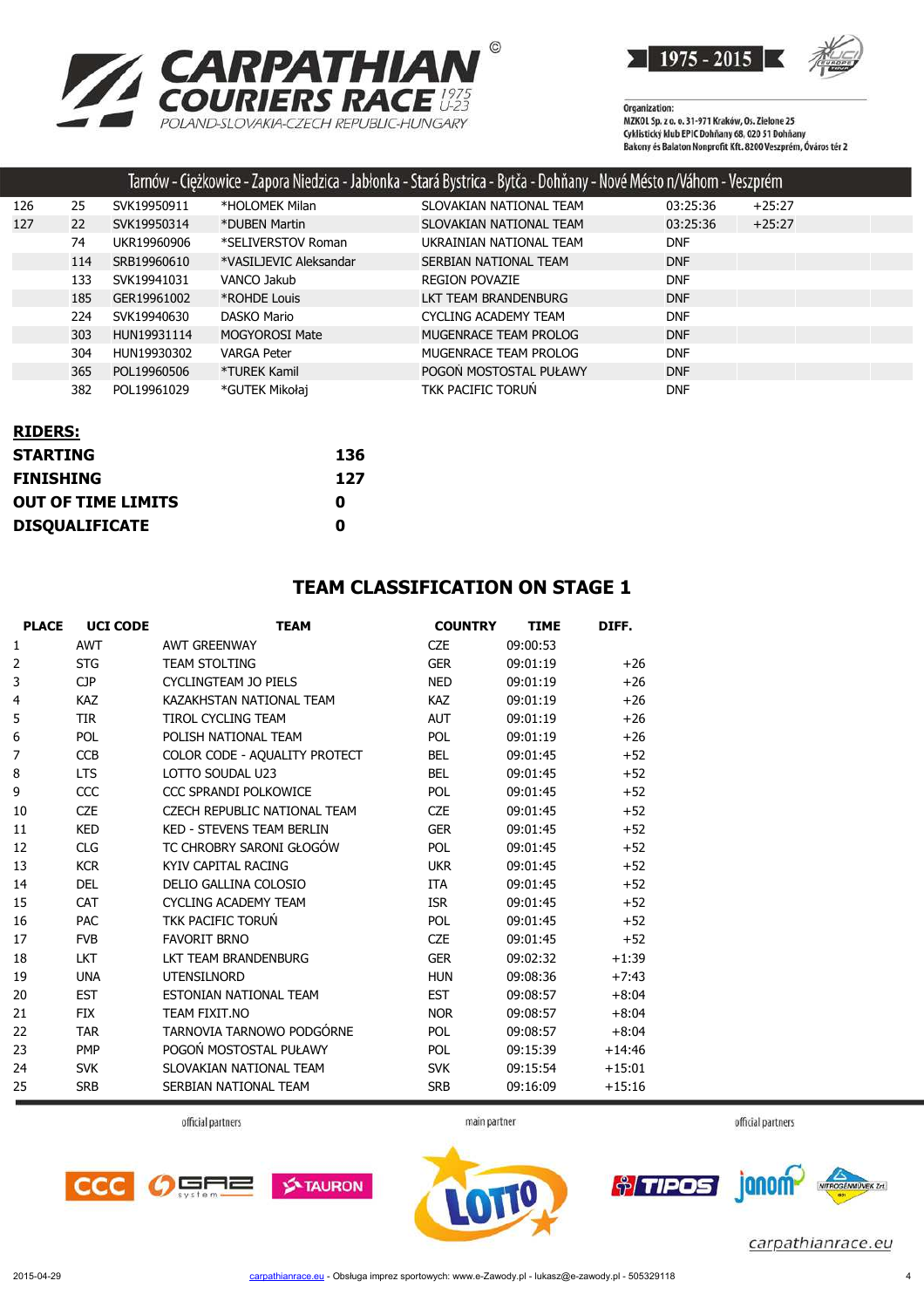



|     |            | Tarnów - Ciężkowice - Zapora Niedzica - Jabłonka - Stará Bystrica - Bytča - Dohňany - Nové Mésto n/Váhom - Veszprém |     |          |          |  |
|-----|------------|---------------------------------------------------------------------------------------------------------------------|-----|----------|----------|--|
| -26 | <b>UKR</b> | UKRAINIAN NATIONAL TEAM                                                                                             | ukr | 09:22:26 | $+21:33$ |  |
| 27  | <b>SVK</b> | <b>REGION POVAZIE</b>                                                                                               | SVK | 09:51:05 | $+50:12$ |  |
|     |            |                                                                                                                     |     |          |          |  |

# **MOUNTAIN PREMIUM ON STAGE 1**

|                | 9 KM Piotrkowice   |                            |                              |              |                |
|----------------|--------------------|----------------------------|------------------------------|--------------|----------------|
| <b>PLACE</b>   | <b>NUMBER</b>      | <b>SURNAME, FIRST NAME</b> | <b>TEAM</b>                  | <b>POINT</b> | <b>BON</b>     |
| 1              | 312                | Michael Kukrle             | <b>FAVORIT BRNO</b>          | 3            | 0 <sub>s</sub> |
| 2              | 193                | Patryk Stosz               | <b>CCC SPRANDI POLKOWICE</b> | 2            | 0 s.           |
| 3              | 202                | Maximilian Schacmmann      | <b>AWT GREENWAY</b>          | $\mathbf{1}$ | $0s$ .         |
| 20 KM Zalasowa |                    |                            |                              |              |                |
| <b>PLACE</b>   | <b>NUMBER</b>      | <b>SURNAME, FIRST NAME</b> | <b>TEAM</b>                  | <b>POINT</b> | <b>BON</b>     |
| 1              | 193                | Patryk Stosz               | CCC SPRANDI POLKOWICE        | 3            | 0 <sub>s</sub> |
| 2              | 202                | Maximilian Schacmmann      | <b>AWT GREENWAY</b>          | 2            | 0 <sub>s</sub> |
| 3              | 353                | Massimo Vanderaerden       | LOTTO SOUDAL U23             | $\mathbf{1}$ | $0s$ .         |
|                | 32 KM Gilowa Góra  |                            |                              |              |                |
| <b>PLACE</b>   | <b>NUMBER</b>      | <b>SURNAME, FIRST NAME</b> | <b>TEAM</b>                  | <b>POINT</b> | <b>BON</b>     |
| 1              | 161                | Twan Brusselman            | <b>CYCLINGTEAM JO PIELS</b>  | 3            | $0s$ .         |
| 2              | 193                | Patryk Stosz               | <b>CCC SPRANDI POLKOWICE</b> | 2            | $0s$ .         |
| 3              | 202                | Maximilian Schacmmann      | <b>AWT GREENWAY</b>          | $\mathbf{1}$ | $0s$ .         |
| 69 KM Zalasowa |                    |                            |                              |              |                |
| <b>PLACE</b>   | <b>NUMBER</b>      | <b>SURNAME, FIRST NAME</b> | <b>TEAM</b>                  | <b>POINT</b> | <b>BON</b>     |
| 1              | 272                | Yurii Shumilov             | <b>KYIV CAPITAL RACING</b>   | 3            | $0s$ .         |
| $\overline{2}$ | 14                 | Arkadiusz Owsian           | POLISH NATIONAL TEAM         | 2            | $0s$ .         |
| 3              | 141                | Florian Schipflinger       | <b>TIROL CYCLING TEAM</b>    | 1            | $0s$ .         |
|                | 84 KM Ostry Kamień |                            |                              |              |                |
| <b>PLACE</b>   | <b>NUMBER</b>      | <b>SURNAME, FIRST NAME</b> | <b>TEAM</b>                  | <b>POINT</b> | <b>BON</b>     |
| 1              | 15                 | Gracjan Szeląg             | POLISH NATIONAL TEAM         | 3            | $0s$ .         |
| 2              | 383                | Patryk Złotowicz           | <b>TKK PACIFIC TORUN</b>     | 2            | $0s$ .         |
| 3              | 202                | Maximilian Schacmmann      | <b>AWT GREENWAY</b>          | 1            | 0 s.           |

# **INTERMEDIATE SPRINTS ON STAGE 1**

| 39 KM Serzyny |               |                            |                      |              |            |  |  |
|---------------|---------------|----------------------------|----------------------|--------------|------------|--|--|
| <b>PLACE</b>  | <b>NUMBER</b> | <b>SURNAME, FIRST NAME</b> | <b>TEAM</b>          | <b>POINT</b> | <b>BON</b> |  |  |
|               | 161           | Twan Brusselman            | CYCLINGTEAM JO PIELS |              | $-3$ s.    |  |  |
|               | 202           | Maximilian Schacmmann      | <b>AWT GREENWAY</b>  |              | $-2$ s.    |  |  |
|               | 142           | Benjamin Brkic             | TIROL CYCLING TEAM   |              | $-1$ s.    |  |  |

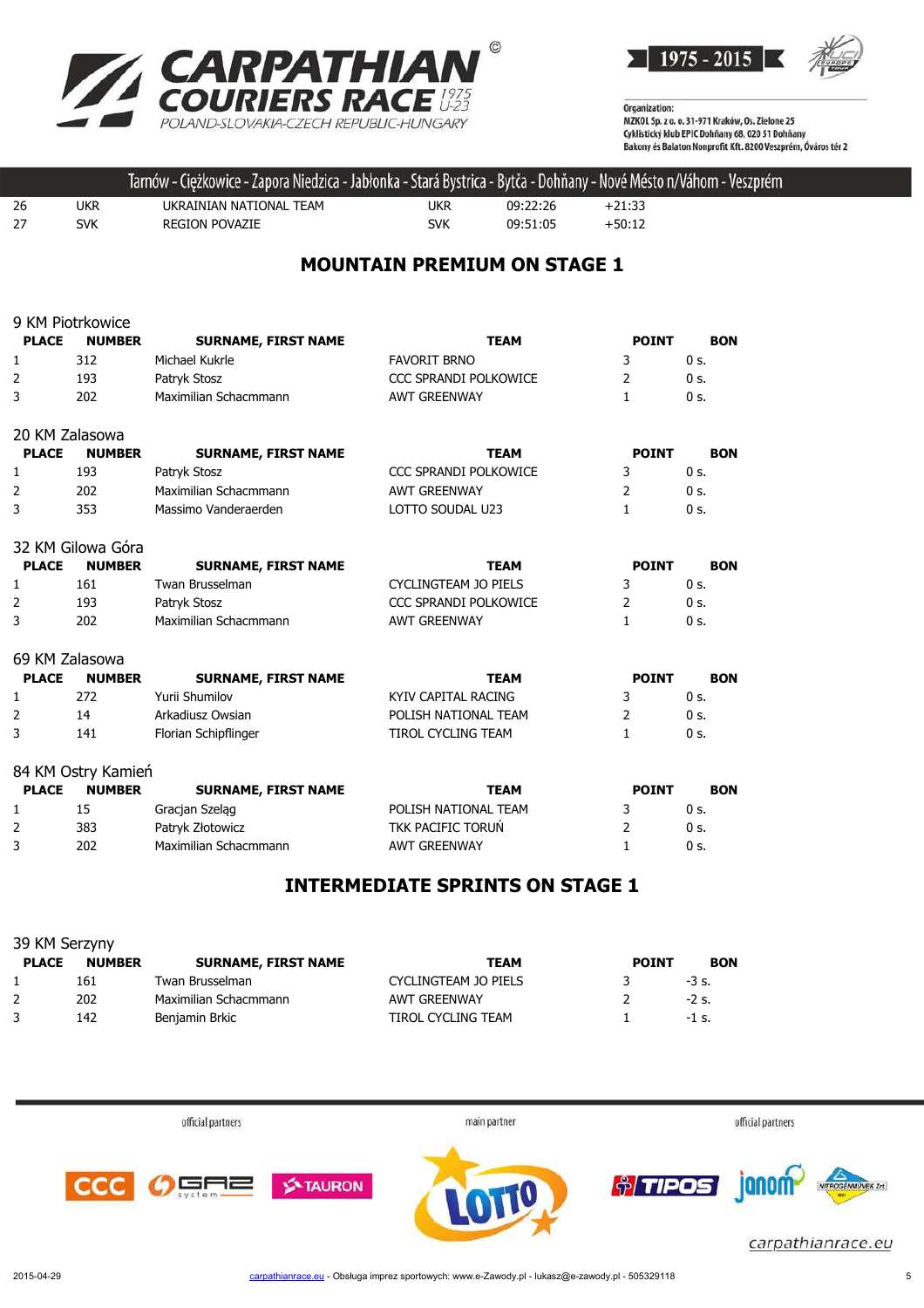



### Tarnów - Ciężkowice - Zapora Niedzica - Jabłonka - Stará Bystrica - Bytča - Dohňany - Nové Mésto n/Váhom - Veszprém

#### 62 KM Tuchów

| <b>PLACE</b>   | <b>NUMBER</b> | <b>SURNAME, FIRST NAME</b> | <b>TEAM</b>              | <b>POINT</b> | <b>BON</b> |
|----------------|---------------|----------------------------|--------------------------|--------------|------------|
| 1              | 272           | Yurii Shumilov             | KYIV CAPITAL RACING      |              | $-3$ s.    |
| 2              | 14            | Arkadiusz Owsian           | POLISH NATIONAL TEAM     |              | $-2s$ .    |
| 3              | 145           | Alexander Wachter          | TIROL CYCLING TEAM       |              | $-1$ s.    |
| 114 KM Gromnik |               |                            |                          |              |            |
| <b>PLACE</b>   | <b>NUMBER</b> | <b>SURNAME, FIRST NAME</b> | <b>TEAM</b>              | <b>POINT</b> | <b>BON</b> |
|                | 12            | Piotr Konwa                | POLISH NATIONAL TEAM     |              | $-3$ s.    |
| $\overline{2}$ | 165           | <b>Tim Ariesen</b>         | CYCLINGTEAM JO PIELS     |              | $-2$ s.    |
| 3              | 101           | Tilegen Maidos             | KAZAKHSTAN NATIONAL TEAM |              | $-1$ s.    |

#### **INDIVIDUAL GENERAL CLASSIFICATION AFTER STAGE 1 - LOTTO**

|              | DISTANCE OF STAGE KM: 122.00 |                 |                              | AVERAGE SPEED: 40.19 km/h        |             |       |
|--------------|------------------------------|-----------------|------------------------------|----------------------------------|-------------|-------|
| <b>PLACE</b> | <b>NO</b>                    | <b>UCI CODE</b> | <b>SURNAME, FIRST NAME</b>   | <b>TEAM</b>                      | <b>TIME</b> | DIFF. |
| 1            | 145                          | AUT19950121     | *WACHTER Alexander           | TIROL CYCLING TEAM               | 03:02:07    |       |
| 2            | 165                          | NED19940320     | <b>ARIESEN Tim</b>           | CYCLINGTEAM JO PIELS             | 03:02:09    | $+2$  |
| 3            | 203                          | GER19941203     | <b>BROCKHOFF Jan</b>         | <b>AWT GREENWAY</b>              | 03:02:13    | $+6$  |
| 4            | 12                           | POL19950215     | *KONWA Piotr                 | POLISH NATIONAL TEAM             | 03:02:21    | $+14$ |
| 5            | 204                          | ESP19950412     | *CUADROS Alvaro              | <b>AWT GREENWAY</b>              | 03:02:22    | $+15$ |
| 6            | 254                          | GER19960813     | *REUTTER Sven                | <b>TEAM STOLTING</b>             | 03:02:22    | $+15$ |
| 7            | 101                          | KAZ19930610     | MAIDOS Tilegen               | KAZAKHSTAN NATIONAL TEAM         | 03:02:23    | $+16$ |
| 8            | 161                          | NED19930815     | <b>BRUSSELMAN Twan</b>       | <b>CYCLINGTEAM JO PIELS</b>      | 03:02:40    | $+33$ |
| 9            | 162                          | NED19940417     | <b>BAKKER Stephan</b>        | <b>CYCLINGTEAM JO PIELS</b>      | 03:02:43    | $+36$ |
| 10           | 202                          | GER19940109     | <b>SCHACMMANN Maximilian</b> | <b>AWT GREENWAY</b>              | 03:02:43    | $+36$ |
| 11           | 354                          | BEL19950924     | *VAN GOMPEL Mathias          | LOTTO SOUDAL U23                 | 03:02:44    | $+37$ |
| 12           | 195                          | POL19950217     | *BROŻYNA Piotr               | CCC SPRANDI POLKOWICE            | 03:02:44    | $+37$ |
| 13           | 372                          | GER19941228     | <b>KRETSCHY Florian</b>      | <b>KED - STEVENS TEAM BERLIN</b> | 03:02:44    | $+37$ |
| 14           | 351                          | BEL19940905     | <b>GEUENS Alexander</b>      | LOTTO SOUDAL U23                 | 03:02:45    | $+38$ |
| 15           | 175                          | BEL19950112     | *KAISE Julien                | COLOR CODE - AQUALITY PROTECT    | 03:02:45    | $+38$ |
| 16           | 173                          | BEL19950717     | *MERTZ Remy                  | COLOR CODE - AQUALITY PROTECT    | 03:02:46    | $+39$ |
| 17           | 201                          | SVK19940112     | <b>BASKA Erik</b>            | <b>AWT GREENWAY</b>              | 03:02:46    | $+39$ |
| 18           | 223                          | ISR19930827     | ZILBERSTIEN Ido              | <b>CYCLING ACADEMY TEAM</b>      | 03:02:46    | $+39$ |
| 19           | 355                          | BEL19940930     | <b>VAN GESTEL Dries</b>      | LOTTO SOUDAL U23                 | 03:02:46    | $+39$ |
| 20           | 82                           | EST19941022     | <b>NOMELLA Aksel</b>         | ESTONIAN NATIONAL TEAM           | 03:02:46    | $+39$ |
| 21           | 334                          | ITA19950814     | *TAGLIANI Filippo            | DELIO GALLINA COLOSIO            | 03:02:46    | $+39$ |
| 22           | 35                           | CZE19930317     | <b>SISR Frantisek</b>        | CZECH REPUBLIC NATIONAL TEAM     | 03:02:46    | $+39$ |
| 23           | 352                          | BEL19961031     | *MENTEN Milan                | LOTTO SOUDAL U23                 | 03:02:47    | $+40$ |
| 24           | 104                          | KAZ19960306     | *SHTEIN Grigoriy             | KAZAKHSTAN NATIONAL TEAM         | 03:02:47    | $+40$ |
| 25           | 361                          | POL19950715     | *KAZIMIERCZAK Mateusz        | POGOŃ MOSTOSTAL PUŁAWY           | 03:02:47    | $+40$ |
| 26           | 164                          | NED19951212     | *JANSSEN Adriaan             | <b>CYCLINGTEAM JO PIELS</b>      | 03:02:47    | $+40$ |
| 27           | 103                          | KAZ19930123     | <b>SEMYONOV Roman</b>        | KAZAKHSTAN NATIONAL TEAM         | 03:02:47    | $+40$ |
| 28           | 251                          | GER19940506     | <b>HERKLOTZ Silvio</b>       | <b>TEAM STOLTING</b>             | 03:02:47    | $+40$ |
| 29           | 191                          | POL19930822     | LATON Eryk                   | CCC SPRANDI POLKOWICE            | 03:02:47    | $+40$ |
| 30           | 184                          | GER19950510     | *ROHDE Leon                  | LKT TEAM BRANDENBURG             | 03:02:47    | $+40$ |
| 31           | 192                          | POL19930927     | KACZMAREK Jakub              | CCC SPRANDI POLKOWICE            | 03:02:47    | $+40$ |

official partners

main partner

official partners







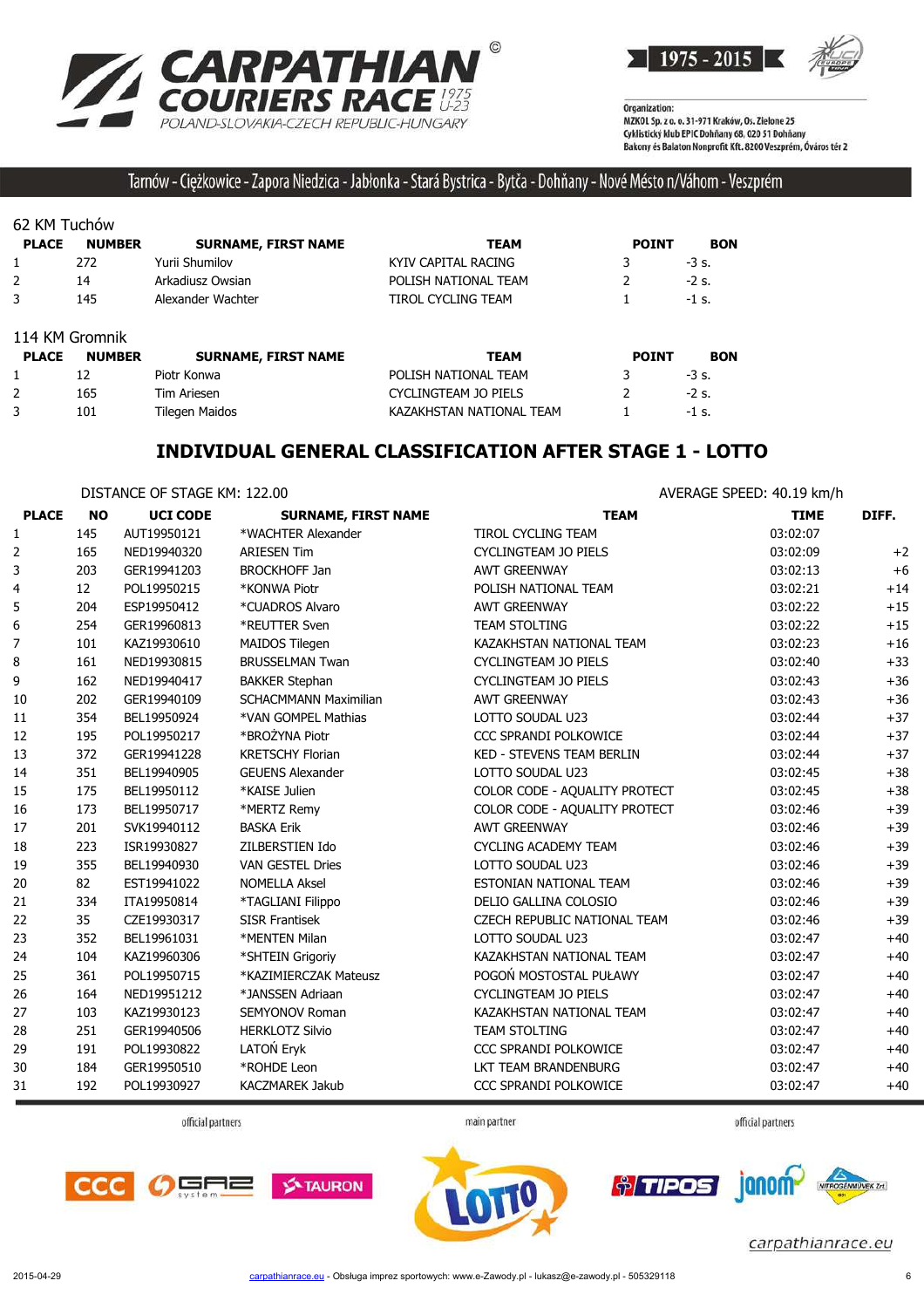

| <b>Z CARPATHIAN</b><br>COURIERS RACE<br>POLAND-SLOVAKIA-CZECH REPUBLIC-HUNGARY |
|--------------------------------------------------------------------------------|
|                                                                                |

|    |     |             |                            | Tarnów - Ciężkowice - Zapora Niedzica - Jabłonka - Stará Bystrica - Bytča - Dohňany - Nové Mésto n/Váhom - Veszprém |          |       |
|----|-----|-------------|----------------------------|---------------------------------------------------------------------------------------------------------------------|----------|-------|
| 32 | 172 | BEL19950609 | *DUQUENNOY Jimmy           | COLOR CODE - AQUALITY PROTECT                                                                                       | 03:02:47 | $+40$ |
| 33 | 272 | UKR19950926 | *SHUMILOV Yurii            | <b>KYIV CAPITAL RACING</b>                                                                                          | 03:02:47 | $+40$ |
| 34 | 381 | POL19930108 | FRANCZAK Wojciech          | TKK PACIFIC TORUŃ                                                                                                   | 03:02:48 | $+41$ |
| 35 | 155 | HUN19950419 | *PELIKAN Janos             | <b>UTENSILNORD</b>                                                                                                  | 03:02:48 | $+41$ |
| 36 | 21  | SVK19960130 | *BELLAN Juraj              | SLOVAKIAN NATIONAL TEAM                                                                                             | 03:02:48 | $+41$ |
| 37 | 194 | POL19951004 | *PALUTA Michał             | CCC SPRANDI POLKOWICE                                                                                               | 03:02:48 | $+41$ |
| 38 | 322 | POL19940327 | SYKAŁA Wojciech            | TARNOVIA TARNOWO PODGÓRNE                                                                                           | 03:02:48 | $+41$ |
| 39 | 225 | SVK19940210 | <b>MALOVEC Lubos</b>       | CYCLING ACADEMY TEAM                                                                                                | 03:02:48 | $+41$ |
| 40 | 83  | EST19960326 | *VOSMAN EKKE Kaur          | ESTONIAN NATIONAL TEAM                                                                                              | 03:02:48 | $+41$ |
| 41 | 221 | POL19950402 | *TALAGA Patryk             | <b>CYCLING ACADEMY TEAM</b>                                                                                         | 03:02:48 | $+41$ |
| 42 | 193 | POL19940715 | STOSZ Patryk               | CCC SPRANDI POLKOWICE                                                                                               | 03:02:49 | $+42$ |
| 43 | 31  | CZE19940222 | DOLEZEL Radovan            | CZECH REPUBLIC NATIONAL TEAM                                                                                        | 03:02:49 | $+42$ |
| 44 | 271 | UKR19950412 | *MORUHA Anton              | KYIV CAPITAL RACING                                                                                                 | 03:02:49 | $+42$ |
| 45 | 142 | AUT19961002 | *BRKIC Benjamin            | TIROL CYCLING TEAM                                                                                                  | 03:02:49 | $+42$ |
| 46 | 183 | GER19961029 | *KOCH Christian            | LKT TEAM BRANDENBURG                                                                                                | 03:02:49 | $+42$ |
| 47 | 255 | GER19950321 | *BACKOFEN Moritz           | <b>TEAM STOLTING</b>                                                                                                | 03:02:49 | $+42$ |
| 48 | 102 | KAZ19961228 | *NATAROV Yuriy             | KAZAKHSTAN NATIONAL TEAM                                                                                            | 03:02:50 | $+43$ |
| 49 | 32  | CZE19930209 | <b>MEDEK Tomas</b>         | CZECH REPUBLIC NATIONAL TEAM                                                                                        | 03:02:50 | $+43$ |
| 50 | 311 | CZE19930209 | <b>HAMPL Petr</b>          | <b>FAVORIT BRNO</b>                                                                                                 | 03:02:50 | $+43$ |
| 51 | 234 | NOR19940424 | <b>REGE Even</b>           | TEAM FIXIT.NO                                                                                                       | 03:02:50 | $+43$ |
| 52 | 73  | UKR19950302 | *KREMINSKYI Vladyslav      | UKRAINIAN NATIONAL TEAM                                                                                             | 03:02:50 | $+43$ |
| 53 | 13  | POL19940310 | MICKIEWICZ Tomasz          | POLISH NATIONAL TEAM                                                                                                | 03:02:50 | $+43$ |
| 54 | 253 | GER19960225 | *PORZNER Manuel            | <b>TEAM STOLTING</b>                                                                                                | 03:02:50 | $+43$ |
| 55 | 312 | CZE19941117 | <b>KUKRLE Michael</b>      | <b>FAVORIT BRNO</b>                                                                                                 | 03:02:51 | $+44$ |
| 56 | 105 | KAZ19950320 | *AKHMETOV Galym            | KAZAKHSTAN NATIONAL TEAM                                                                                            | 03:02:51 | $+44$ |
| 57 | 252 | GER19940314 | <b>EGNER Arne</b>          | <b>TEAM STOLTING</b>                                                                                                | 03:02:51 | $+44$ |
| 58 | 171 | BEL19960603 | *ARIMONT Charlie           | COLOR CODE - AQUALITY PROTECT                                                                                       | 03:02:51 | $+44$ |
| 59 | 341 | POL19931217 | <b>KASPEREK Michał</b>     | TC CHROBRY SARONI GŁOGÓW                                                                                            | 03:02:51 | $+44$ |
| 60 | 231 | NOR19940415 | <b>AUSTEVOLL Ole Andre</b> | TEAM FIXIT.NO                                                                                                       | 03:02:51 | $+44$ |
| 61 | 143 | AUT19950917 | *STOCK Mario               | TIROL CYCLING TEAM                                                                                                  | 03:02:51 | $+44$ |
| 62 | 275 | UKR19961010 | *ASHUROV Kostantyn         | KYIV CAPITAL RACING                                                                                                 | 03:02:52 | $+45$ |
| 63 | 345 | POL19940824 | <b>GRABIS Mateusz</b>      | TC CHROBRY SARONI GŁOGÓW                                                                                            | 03:02:52 | $+45$ |
| 64 | 174 | BEL19961229 | *SIX Franklin              | COLOR CODE - AQUALITY PROTECT                                                                                       | 03:02:52 | $+45$ |
| 65 | 374 | GER19950513 | *NIEDERLAG Luca            | KED - STEVENS TEAM BERLIN                                                                                           | 03:02:52 | $+45$ |
| 66 | 313 | CZE19950713 | *SEKANINA Adam             | <b>FAVORIT BRNO</b>                                                                                                 | 03:02:52 | $+45$ |
| 67 | 331 | ITA19940513 | <b>MARENGO Alberto</b>     | DELIO GALLINA COLOSIO                                                                                               | 03:02:52 | $+45$ |
| 68 | 321 | POL19930816 | KISTOWSKI Kacper           | TARNOVIA TARNOWO PODGÓRNE                                                                                           | 03:02:53 | +46   |
| 69 | 373 | GER19940616 | <b>CARSTENSEN Lucas</b>    | <b>KED - STEVENS TEAM BERLIN</b>                                                                                    | 03:02:53 | $+46$ |
| 70 | 353 | BEL19950121 | *VANDERAERDEN Massimo      | LOTTO SOUDAL U23                                                                                                    | 03:02:53 | $+46$ |
| 71 | 111 | SRB19940506 | STEFANOVIC Stefan          | SERBIAN NATIONAL TEAM                                                                                               | 03:02:53 | $+46$ |
| 72 | 141 | AUT19950304 | *SCHIPFLINGER Florian      | TIROL CYCLING TEAM                                                                                                  | 03:02:53 | $+46$ |
| 73 | 274 | UKR19931230 | <b>GREGUL Igor</b>         | KYIV CAPITAL RACING                                                                                                 | 03:02:53 | $+46$ |
| 74 | 15  | POL19950406 | *SZELĄG Gracjan            | POLISH NATIONAL TEAM                                                                                                | 03:02:54 | $+47$ |
| 75 | 314 | CZE19930823 | <b>CHLUPAC Dominik</b>     | <b>FAVORIT BRNO</b>                                                                                                 | 03:02:55 | $+48$ |
| 76 | 371 | GER19930107 | <b>DONATH Felix</b>        | <b>KED - STEVENS TEAM BERLIN</b>                                                                                    | 03:02:55 | $+48$ |
| 77 | 383 | POL19961008 | *ZŁOTOWICZ Patryk          | TKK PACIFIC TORUN                                                                                                   | 03:02:55 | $+48$ |
| 78 | 14  | POL19930910 | <b>OWSIAN Arkadiusz</b>    | POLISH NATIONAL TEAM                                                                                                | 03:02:55 | $+48$ |
| 79 | 134 | SVK19950911 | *MARTAG Tomas              | REGION POVAZIE                                                                                                      | 03:02:56 | $+49$ |
| 80 | 342 | POL19940608 | <b>JAROMIN Piotr</b>       | TC CHROBRY SARONI GŁOGÓW                                                                                            | 03:02:56 | $+49$ |
|    |     |             |                            |                                                                                                                     |          |       |

official partners

main partner

official partners







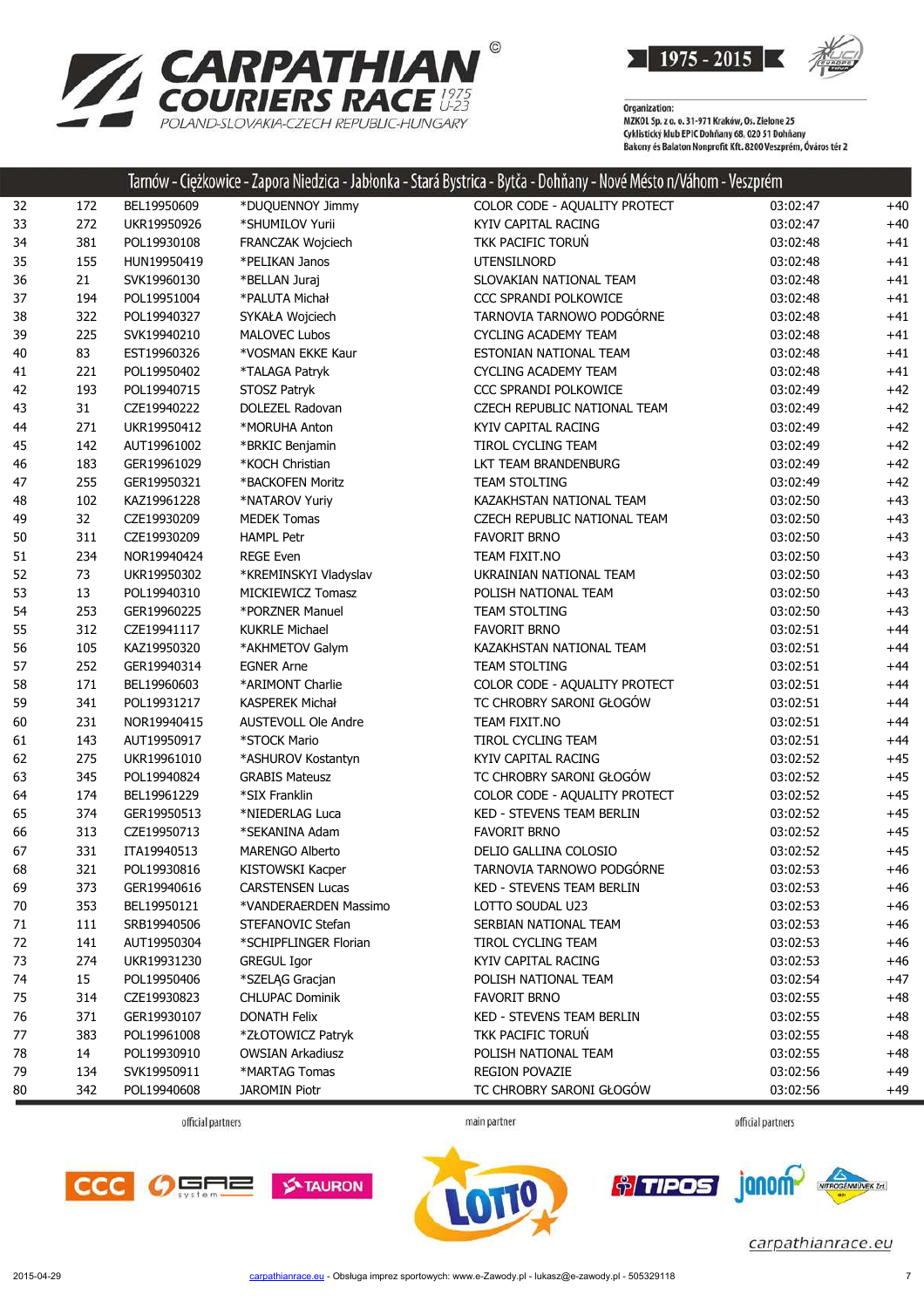

| <b>ZARPATHIAN</b>                        |
|------------------------------------------|
| <b>COURIERS RACE ##</b>                  |
| POI AND-SI OVAKIA-CZECH REPUBLIC-HUNGARY |

| 85  | 315    | CZE19951023 | *NEUMAN Dominik             | <b>FAVORIT BRNO</b>          | 03:02:58 | $+51$    |
|-----|--------|-------------|-----------------------------|------------------------------|----------|----------|
| 86  | 335    | ITA19950529 | *PASTORINO MATTIA Giovanni  | DELIO GALLINA COLOSIO        | 03:03:00 | $+53$    |
| 87  | 182    | GER19940919 | SOBALLA Carl                | LKT TEAM BRANDENBURG         | 03:03:40 | $+1:33$  |
| 88  | 34     | CZE19960924 | *CAMRDA Pavel               | CZECH REPUBLIC NATIONAL TEAM | 03:03:41 | $+1:34$  |
| 89  | 154    | HUN19960326 | *MORICZ Daniel              | <b>UTENSILNORD</b>           | 03:09:44 | $+7:37$  |
| 90  | 375    | GER19960212 | *SCHUBERTH Erik             | KED - STEVENS TEAM BERLIN    | 03:09:45 | $+7:38$  |
| 91  | 362    | POL19950110 | *SOLIŃSKI Jakub             | POGOŃ MOSTOSTAL PUŁAWY       | 03:09:46 | $+7:39$  |
| 92  | 364    | POL19940421 | KIETLIŃSKI Wojciech         | POGOŃ MOSTOSTAL PUŁAWY       | 03:09:47 | $+7:40$  |
| 93  | 24     | SVK19941227 | <b>KRAJICEK Matej</b>       | SLOVAKIAN NATIONAL TEAM      | 03:09:54 | $+7:47$  |
| 94  | 163    | NED19951004 | *VAN DER DUIN Patrick       | CYCLINGTEAM JO PIELS         | 03:09:59 | $+7:52$  |
| 95  | 332    | ITA19930603 | DELLEDONNE Francesco        | DELIO GALLINA COLOSIO        | 03:09:59 | $+7:52$  |
| 96  | 112    | SRB19940824 | <b>ANTONIJEVIC Goran</b>    | SERBIAN NATIONAL TEAM        | 03:10:00 | $+7:53$  |
| 97  | 181    | GER19950523 | *BERGER Leon                | LKT TEAM BRANDENBURG         | 03:10:00 | $+7:53$  |
| 98  | 333    | ITA19950104 | *DELLAGLIO Alberto          | DELIO GALLINA COLOSIO        | 03:10:01 | $+7:54$  |
| 99  | $11\,$ | POL19931118 | KOTT Konrad                 | POLISH NATIONAL TEAM         | 03:10:01 | $+7:54$  |
| 100 | 325    | POL19951216 | *KORCZYŃSKI Borys           | TARNOVIA TARNOWO PODGÓRNE    | 03:10:02 | $+7:55$  |
| 101 | 85     | EST19961215 | *PUNG Peter                 | ESTONIAN NATIONAL TEAM       | 03:10:02 | $+7:55$  |
| 102 | 363    | POL19930604 | JEZIORSKI Rafał             | POGOŃ MOSTOSTAL PUŁAWY       | 03:10:04 | $+7:57$  |
| 103 | 84     | EST00000000 | <b>VENDELIN Karl Arnold</b> | ESTONIAN NATIONAL TEAM       | 03:10:05 | $+7:58$  |
| 104 | 233    | NOR19940209 | JENSEN Jan William          | TEAM FIXIT.NO                | 03:10:05 | $+7:58$  |
| 105 | 343    | POL19930716 | LEDUCHOWSKI Aleksander      | TC CHROBRY SARONI GŁOGÓW     | 03:10:05 | $+7:58$  |
| 106 | 205    | CZE19960630 | *LEHKY Roman                | <b>AWT GREENWAY</b>          | 03:10:05 | $+7:58$  |
| 107 | 232    | NOR19930918 | STOKKENES Torstein          | TEAM FIXIT.NO                | 03:10:05 | $+7:58$  |
| 108 | 273    | UKR19960910 | *BONDARENKO Pavlo           | KYIV CAPITAL RACING          | 03:10:06 | $+7:59$  |
| 109 | 113    | SRB19940217 | AMBRUS Nemanja              | SERBIAN NATIONAL TEAM        | 03:10:07 | $+8:00$  |
| 110 | 23     | SVK19940206 | LAJCHA Juraj                | SLOVAKIAN NATIONAL TEAM      | 03:10:09 | $+8:02$  |
| 111 | 153    | HUN19950425 | *LENGYEL Zoltan             | <b>UTENSILNORD</b>           | 03:10:11 | $+8:04$  |
| 112 | 323    | POL19950218 | *WILGUS Wojciech            | TARNOVIA TARNOWO PODGÓRNE    | 03:10:11 | $+8:04$  |
| 113 | 301    | HUN19950712 | *RUTTKAY Zoltan             | MUGENRACE TEAM PROLOG        | 03:10:26 | $+8:19$  |
| 114 | 151    | HUN19960928 | *FILUTAS Viktor             | <b>UTENSILNORD</b>           | 03:12:58 | $+10:51$ |
| 115 | 71     | UKR19951012 | *GLADYSH Roman              | UKRAINIAN NATIONAL TEAM      | 03:13:03 | $+10:56$ |
| 116 | 81     | EST19950516 | *MAOMA Silver               | ESTONIAN NATIONAL TEAM       | 03:13:11 | $+11:04$ |
| 117 | 72     | UKR19950405 | *HRYNIV Vitaliy             | UKRAINIAN NATIONAL TEAM      | 03:13:24 | $+11:17$ |
| 118 | 222    | ISR19930722 | EINHORN Ben                 | <b>CYCLING ACADEMY TEAM</b>  | 03:27:18 | $+25:11$ |
| 119 | 75     | UKR19950417 | *POLYAKOV Yurii             | UKRAINIAN NATIONAL TEAM      | 03:27:26 | $+25:19$ |
| 120 | 324    | POL19960127 | *WIEWIÓR Dominik            | TARNOVIA TARNOWO PODGÓRNE    | 03:27:31 | $+25:24$ |
| 121 | 385    | POL19960212 | *WYPYCH Karol               | TKK PACIFIC TORUŃ            | 03:27:32 | $+25:25$ |
| 122 | 132    | SVK19931129 | <b>MALIK Robert</b>         | REGION POVAZIE               | 03:27:36 | $+25:29$ |
| 123 | 131    | SVK19960612 | *BASKA Denis                | REGION POVAZIE               | 03:27:36 | $+25:29$ |
| 124 | 305    | HUN19941219 | <b>LOKI Bence</b>           | MUGENRACE TEAM PROLOG        | 03:27:38 | $+25:31$ |

 152 HUN19951126 \*ROZSA Balazs UTENSILNORD 03:02:56 +49 82 384 POL19930220 KRAKOWIAK Norbert TKK PACIFIC TORUŃ 63:02:57 +50 83 33 CZE19950830 \*FIALA Petr CZECH REPUBLIC NATIONAL TEAM 03:02:57 +50 344 POL19950103 \*BIJAK Marcin TC CHROBRY SARONI GŁOGÓW 03:02:58 +51

Tarnów - Ciężkowice - Zapora Niedzica - Jabłonka - Stará Bystrica - Bytča - Dohňany - Nové Mésto n/Váhom - Veszprém

official partners main partner

official partners



 135 SVK19941210 KOVACIK Juraj REGION POVAZIE 03:27:39 +25:32 25 SVK19950911 \*HOLOMEK Milan SLOVAKIAN NATIONAL TEAM 03:27:53 +25:46 22 SVK19950314 \*DUBEN Martin SLOVAKIAN NATIONAL TEAM 03:28:03 +25:56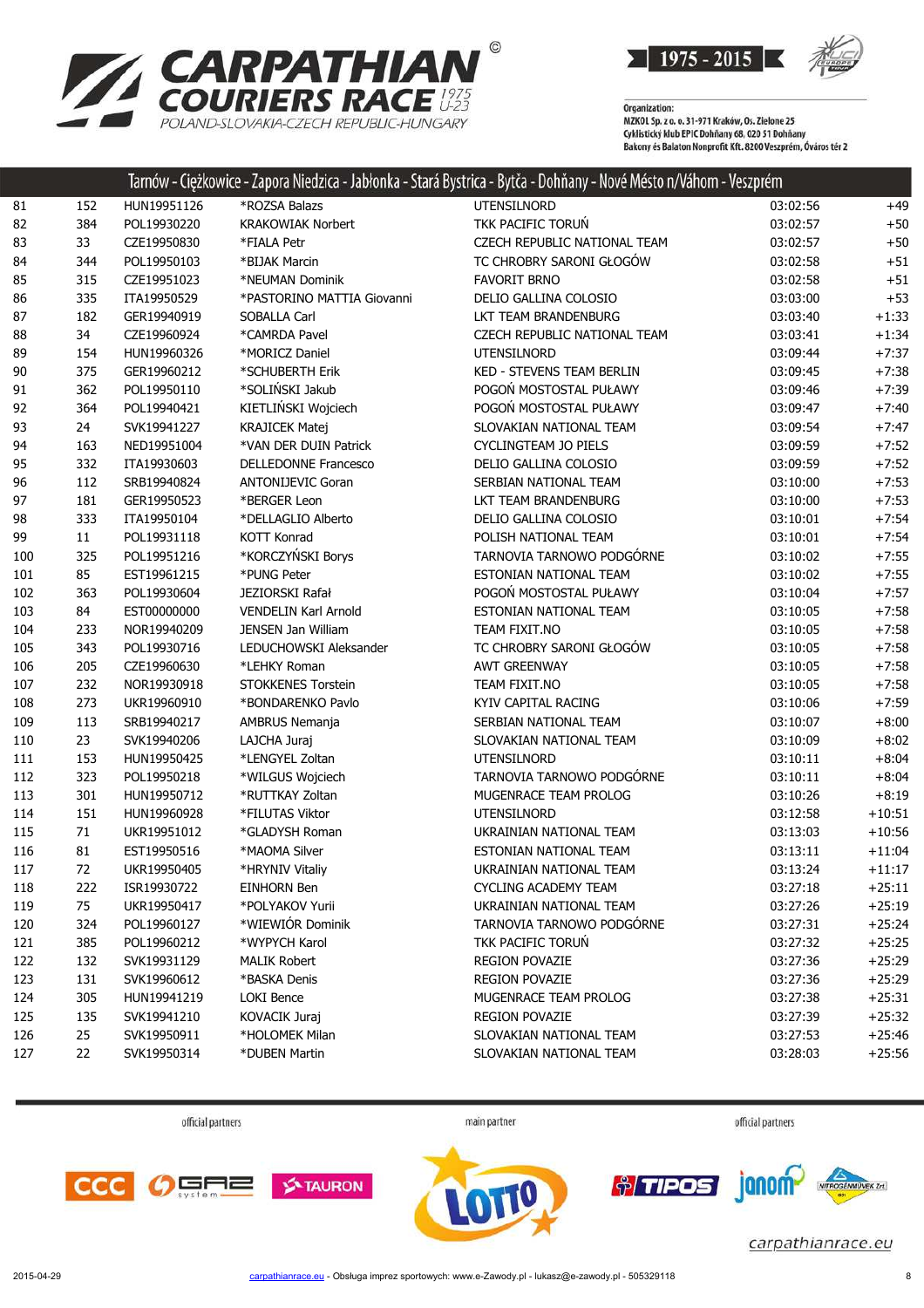



Tarnów - Ciężkowice - Zapora Niedzica - Jabłonka - Stará Bystrica - Bytča - Dohňany - Nové Mésto n/Váhom - Veszprém

#### **CLASSIFICATION OF COMPETITORS 19-20 YEARS AFTER STAGE 1 - NITROGENMUVEK**

|              | DISTANCE OF STAGE KM: 122.00 |                 |                             | AVERAGE SPEED: 40.19 km/h     |             |       |  |
|--------------|------------------------------|-----------------|-----------------------------|-------------------------------|-------------|-------|--|
| <b>PLACE</b> | <b>NO</b>                    | <b>UCI CODE</b> | <b>SURNAME, FIRST NAME</b>  | <b>TEAM</b>                   | <b>TIME</b> | DIFF. |  |
| 1            | 145                          | AUT19950121     | <b>WACHTER Alexander</b>    | TIROL CYCLING TEAM            | 03:02:07    |       |  |
| 2            | 12                           | POL19950215     | <b>KONWA Piotr</b>          | POLISH NATIONAL TEAM          | 03:02:21    | $+14$ |  |
| 3            | 204                          | ESP19950412     | <b>CUADROS Alvaro</b>       | <b>AWT GREENWAY</b>           | 03:02:22    | $+15$ |  |
| 4            | 254                          | GER19960813     | <b>REUTTER Sven</b>         | <b>TEAM STOLTING</b>          | 03:02:22    | $+15$ |  |
| 5            | 354                          | BEL19950924     | VAN GOMPEL Mathias          | LOTTO SOUDAL U23              | 03:02:44    | $+37$ |  |
| 6            | 195                          | POL19950217     | <b>BROŻYNA Piotr</b>        | CCC SPRANDI POLKOWICE         | 03:02:44    | $+37$ |  |
| 7            | 175                          | BEL19950112     | KAISE Julien                | COLOR CODE - AQUALITY PROTECT | 03:02:45    | $+38$ |  |
| 8            | 173                          | BEL19950717     | <b>MERTZ Remy</b>           | COLOR CODE - AQUALITY PROTECT | 03:02:46    | $+39$ |  |
| 9            | 334                          | ITA19950814     | <b>TAGLIANI Filippo</b>     | DELIO GALLINA COLOSIO         | 03:02:46    | $+39$ |  |
| 10           | 352                          | BEL19961031     | <b>MENTEN Milan</b>         | LOTTO SOUDAL U23              | 03:02:47    | $+40$ |  |
| 11           | 104                          | KAZ19960306     | <b>SHTEIN Grigoriy</b>      | KAZAKHSTAN NATIONAL TEAM      | 03:02:47    | $+40$ |  |
| 12           | 361                          | POL19950715     | <b>KAZIMIERCZAK Mateusz</b> | POGOŃ MOSTOSTAL PUŁAWY        | 03:02:47    | $+40$ |  |
| 13           | 164                          | NED19951212     | <b>JANSSEN Adriaan</b>      | CYCLINGTEAM JO PIELS          | 03:02:47    | $+40$ |  |
| 14           | 184                          | GER19950510     | ROHDE Leon                  | LKT TEAM BRANDENBURG          | 03:02:47    | $+40$ |  |
| 15           | 172                          | BEL19950609     | DUQUENNOY Jimmy             | COLOR CODE - AQUALITY PROTECT | 03:02:47    | $+40$ |  |
| 16           | 272                          | UKR19950926     | SHUMILOV Yurii              | KYIV CAPITAL RACING           | 03:02:47    | $+40$ |  |
| 17           | 155                          | HUN19950419     | PELIKAN Janos               | <b>UTENSILNORD</b>            | 03:02:48    | $+41$ |  |
| 18           | 21                           | SVK19960130     | <b>BELLAN Juraj</b>         | SLOVAKIAN NATIONAL TEAM       | 03:02:48    | $+41$ |  |
| 19           | 194                          | POL19951004     | PALUTA Michał               | CCC SPRANDI POLKOWICE         | 03:02:48    | $+41$ |  |
| 20           | 83                           | EST19960326     | <b>VOSMAN EKKE Kaur</b>     | ESTONIAN NATIONAL TEAM        | 03:02:48    | $+41$ |  |
| 21           | 221                          | POL19950402     | <b>TALAGA Patryk</b>        | <b>CYCLING ACADEMY TEAM</b>   | 03:02:48    | $+41$ |  |
| 22           | 271                          | UKR19950412     | <b>MORUHA Anton</b>         | KYIV CAPITAL RACING           | 03:02:49    | $+42$ |  |
| 23           | 142                          | AUT19961002     | <b>BRKIC Benjamin</b>       | TIROL CYCLING TEAM            | 03:02:49    | $+42$ |  |
| 24           | 183                          | GER19961029     | <b>KOCH Christian</b>       | LKT TEAM BRANDENBURG          | 03:02:49    | $+42$ |  |
| 25           | 255                          | GER19950321     | <b>BACKOFEN Moritz</b>      | <b>TEAM STOLTING</b>          | 03:02:49    | $+42$ |  |
| 26           | 102                          | KAZ19961228     | <b>NATAROV Yuriy</b>        | KAZAKHSTAN NATIONAL TEAM      | 03:02:50    | $+43$ |  |
| 27           | 73                           | UKR19950302     | KREMINSKYI Vladyslav        | UKRAINIAN NATIONAL TEAM       | 03:02:50    | $+43$ |  |
| 28           | 253                          | GER19960225     | <b>PORZNER Manuel</b>       | <b>TEAM STOLTING</b>          | 03:02:50    | $+43$ |  |
| 29           | 105                          | KAZ19950320     | <b>AKHMETOV Galym</b>       | KAZAKHSTAN NATIONAL TEAM      | 03:02:51    | $+44$ |  |
| 30           | 171                          | BEL19960603     | <b>ARIMONT Charlie</b>      | COLOR CODE - AQUALITY PROTECT | 03:02:51    | $+44$ |  |
| 31           | 143                          | AUT19950917     | <b>STOCK Mario</b>          | TIROL CYCLING TEAM            | 03:02:51    | $+44$ |  |
| 32           | 275                          | UKR19961010     | <b>ASHUROV Kostantyn</b>    | KYIV CAPITAL RACING           | 03:02:52    | $+45$ |  |
| 33           | 174                          | BEL19961229     | <b>SIX Franklin</b>         | COLOR CODE - AQUALITY PROTECT | 03:02:52    | $+45$ |  |
| 34           | 374                          | GER19950513     | NIEDERLAG Luca              | KED - STEVENS TEAM BERLIN     | 03:02:52    | $+45$ |  |
| 35           | 313                          | CZE19950713     | SEKANINA Adam               | <b>FAVORIT BRNO</b>           | 03:02:52    | $+45$ |  |
| 36           | 353                          | BEL19950121     | VANDERAERDEN Massimo        | LOTTO SOUDAL U23              | 03:02:53    | $+46$ |  |
| 37           | 141                          | AUT19950304     | SCHIPFLINGER Florian        | TIROL CYCLING TEAM            | 03:02:53    | +46   |  |
| 38           | 15                           | POL19950406     | SZELĄG Gracjan              | POLISH NATIONAL TEAM          | 03:02:54    | $+47$ |  |
| 39           | 383                          | POL19961008     | ZŁOTOWICZ Patryk            | TKK PACIFIC TORUN             | 03:02:55    | $+48$ |  |
| 40           | 134                          | SVK19950911     | <b>MARTAG Tomas</b>         | <b>REGION POVAZIE</b>         | 03:02:56    | $+49$ |  |
| 41           | 152                          | HUN19951126     | ROZSA Balazs                | UTENSILNORD                   | 03:02:56    | $+49$ |  |
| 42           | 33                           | CZE19950830     | <b>FIALA Petr</b>           | CZECH REPUBLIC NATIONAL TEAM  | 03:02:57    | $+50$ |  |
| 43           | 344                          | POL19950103     | <b>BIJAK Marcin</b>         | TC CHROBRY SARONI GŁOGÓW      | 03:02:58    | $+51$ |  |
| 44           | 315                          | CZE19951023     | <b>NEUMAN Dominik</b>       | FAVORIT BRNO                  | 03:02:58    | $+51$ |  |
|              |                              |                 |                             |                               |             |       |  |

official partners

main partner

official partners







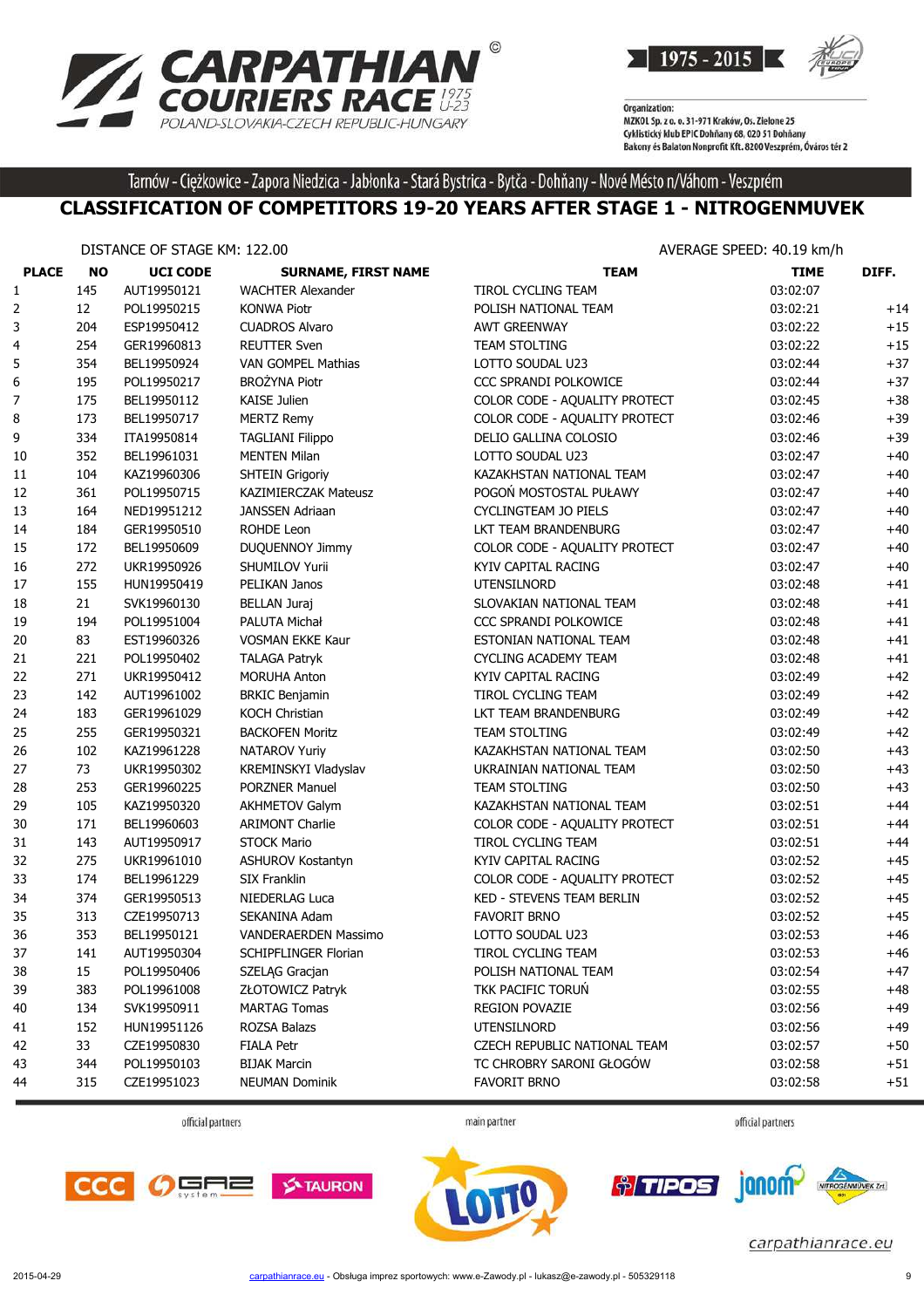



|    |     |             |                             | Tarnów - Ciężkowice - Zapora Niedzica - Jabłonka - Stará Bystrica - Bytča - Dohňany - Nové Mésto n/Váhom - Veszprém |          |          |
|----|-----|-------------|-----------------------------|---------------------------------------------------------------------------------------------------------------------|----------|----------|
| 45 | 335 | ITA19950529 | PASTORINO MATTIA Giovanni   | DELIO GALLINA COLOSIO                                                                                               | 03:03:00 | $+53$    |
| 46 | 34  | CZE19960924 | <b>CAMRDA Pavel</b>         | CZECH REPUBLIC NATIONAL TEAM                                                                                        | 03:03:41 | $+1:34$  |
| 47 | 154 | HUN19960326 | <b>MORICZ Daniel</b>        | <b>UTENSILNORD</b>                                                                                                  | 03:09:44 | $+7:37$  |
| 48 | 375 | GER19960212 | <b>SCHUBERTH Erik</b>       | KED - STEVENS TEAM BERLIN                                                                                           | 03:09:45 | $+7:38$  |
| 49 | 362 | POL19950110 | SOLIŃSKI Jakub              | POGOŃ MOSTOSTAL PUŁAWY                                                                                              | 03:09:46 | $+7:39$  |
| 50 | 163 | NED19951004 | <b>VAN DER DUIN Patrick</b> | <b>CYCLINGTEAM JO PIELS</b>                                                                                         | 03:09:59 | $+7:52$  |
| 51 | 181 | GER19950523 | <b>BERGER Leon</b>          | LKT TEAM BRANDENBURG                                                                                                | 03:10:00 | $+7:53$  |
| 52 | 333 | ITA19950104 | <b>DELLAGLIO Alberto</b>    | DELIO GALLINA COLOSIO                                                                                               | 03:10:01 | $+7:54$  |
| 53 | 325 | POL19951216 | KORCZYŃSKI Borys            | TARNOVIA TARNOWO PODGÓRNE                                                                                           | 03:10:02 | $+7:55$  |
| 54 | 85  | EST19961215 | <b>PUNG Peter</b>           | ESTONIAN NATIONAL TEAM                                                                                              | 03:10:02 | $+7:55$  |
| 55 | 205 | CZE19960630 | <b>LEHKY Roman</b>          | <b>AWT GREENWAY</b>                                                                                                 | 03:10:05 | $+7:58$  |
| 56 | 273 | UKR19960910 | <b>BONDARENKO Pavlo</b>     | KYIV CAPITAL RACING                                                                                                 | 03:10:06 | $+7:59$  |
| 57 | 153 | HUN19950425 | LENGYEL Zoltan              | <b>UTENSILNORD</b>                                                                                                  | 03:10:11 | $+8:04$  |
| 58 | 323 | POL19950218 | WILGUS Wojciech             | TARNOVIA TARNOWO PODGÓRNE                                                                                           | 03:10:11 | $+8:04$  |
| 59 | 301 | HUN19950712 | <b>RUTTKAY Zoltan</b>       | MUGENRACE TEAM PROLOG                                                                                               | 03:10:26 | $+8:19$  |
| 60 | 151 | HUN19960928 | <b>FILUTAS Viktor</b>       | <b>UTENSILNORD</b>                                                                                                  | 03:12:58 | $+10:51$ |
| 61 | 71  | UKR19951012 | <b>GLADYSH Roman</b>        | UKRAINIAN NATIONAL TEAM                                                                                             | 03:13:03 | $+10:56$ |
| 62 | 81  | EST19950516 | <b>MAOMA Silver</b>         | ESTONIAN NATIONAL TEAM                                                                                              | 03:13:11 | $+11:04$ |
| 63 | 72  | UKR19950405 | <b>HRYNIV Vitaliy</b>       | UKRAINIAN NATIONAL TEAM                                                                                             | 03:13:24 | $+11:17$ |
| 64 | 75  | UKR19950417 | POLYAKOV Yurii              | UKRAINIAN NATIONAL TEAM                                                                                             | 03:27:26 | $+25:19$ |
| 65 | 324 | POL19960127 | WIEWIÓR Dominik             | TARNOVIA TARNOWO PODGÓRNE                                                                                           | 03:27:31 | $+25:24$ |
| 66 | 385 | POL19960212 | <b>WYPYCH Karol</b>         | <b>TKK PACIFIC TORUN</b>                                                                                            | 03:27:32 | $+25:25$ |
| 67 | 131 | SVK19960612 | <b>BASKA Denis</b>          | <b>REGION POVAZIE</b>                                                                                               | 03:27:36 | $+25:29$ |
| 68 | 25  | SVK19950911 | <b>HOLOMEK Milan</b>        | SLOVAKIAN NATIONAL TEAM                                                                                             | 03:27:53 | $+25:46$ |
| 69 | 22  | SVK19950314 | <b>DUBEN Martin</b>         | SLOVAKIAN NATIONAL TEAM                                                                                             | 03:28:03 | $+25:56$ |

#### **TEAM CLASSIFICATION AFTER STAGE 1 - CCC**

| <b>PLACE</b> | <b>UCI CODE</b> | <b>TEAM</b>                         | <b>COUNTRY</b> | <b>TIME</b> | DIFF.   |
|--------------|-----------------|-------------------------------------|----------------|-------------|---------|
| 1            | <b>AWT</b>      | AWT GREENWAY                        | <b>CZE</b>     | 09:07:22    |         |
| 2            | <b>CJP</b>      | CYCLINGTEAM JO PIELS                | <b>NED</b>     | 09:07:43    | $+21$   |
| 3            | <b>STG</b>      | <b>TEAM STOLTING</b>                | <b>GER</b>     | 09:07:58    | +36     |
| 4            | <b>KAZ</b>      | KAZAKHSTAN NATIONAL TEAM            | <b>KAZ</b>     | 09:07:58    | $+36$   |
| 5            | <b>TIR</b>      | TIROL CYCLING TEAM                  | <b>AUT</b>     | 09:07:59    | +37     |
| 6            | <b>POL</b>      | POLISH NATIONAL TEAM                | <b>POL</b>     | 09:08:03    | $+41$   |
| 7            | <b>LTS</b>      | LOTTO SOUDAL U23                    | <b>BEL</b>     | 09:08:15    | $+53$   |
| 8            | <b>CCB</b>      | COLOR CODE - AQUALITY PROTECT       | <b>BEL</b>     | 09:08:18    | $+56$   |
| 9            | <b>CCC</b>      | CCC SPRANDI POLKOWICE               | <b>POL</b>     | 09:08:18    | +56     |
| 10           | <b>CAT</b>      | <b>CYCLING ACADEMY TEAM</b>         | <b>ISR</b>     | 09:08:22    | $+1:00$ |
| 11           | <b>DEL</b>      | DELIO GALLINA COLOSIO               | ITA            | 09:08:22    | $+1:00$ |
| 12           | <b>KED</b>      | <b>KED - STEVENS TEAM BERLIN</b>    | <b>GER</b>     | 09:08:24    | $+1:02$ |
| 13           | <b>CZE</b>      | <b>CZECH REPUBLIC NATIONAL TEAM</b> | <b>CZE</b>     | 09:08:25    | $+1:03$ |
| 14           | <b>PAC</b>      | <b>TKK PACIFIC TORUN</b>            | <b>POL</b>     | 09:08:30    | $+1:08$ |
| 15           | <b>KCR</b>      | KYIV CAPITAL RACING                 | <b>UKR</b>     | 09:08:31    | $+1:09$ |
| 16           | <b>FVB</b>      | <b>FAVORIT BRNO</b>                 | <b>CZE</b>     | 09:08:33    | $+1:11$ |
| 17           | <b>CLG</b>      | TC CHROBRY SARONI GŁOGÓW            | <b>POL</b>     | 09:08:36    | $+1:14$ |
| 18           | <b>LKT</b>      | LKT TEAM BRANDENBURG                | <b>GER</b>     | 09:09:11    | $+1:49$ |
| 19           | <b>UNA</b>      | <b>UTENSILNORD</b>                  | <b>HUN</b>     | 09:15:20    | $+7:58$ |





official partners



main partner

*<u>oliminal</u>* janom-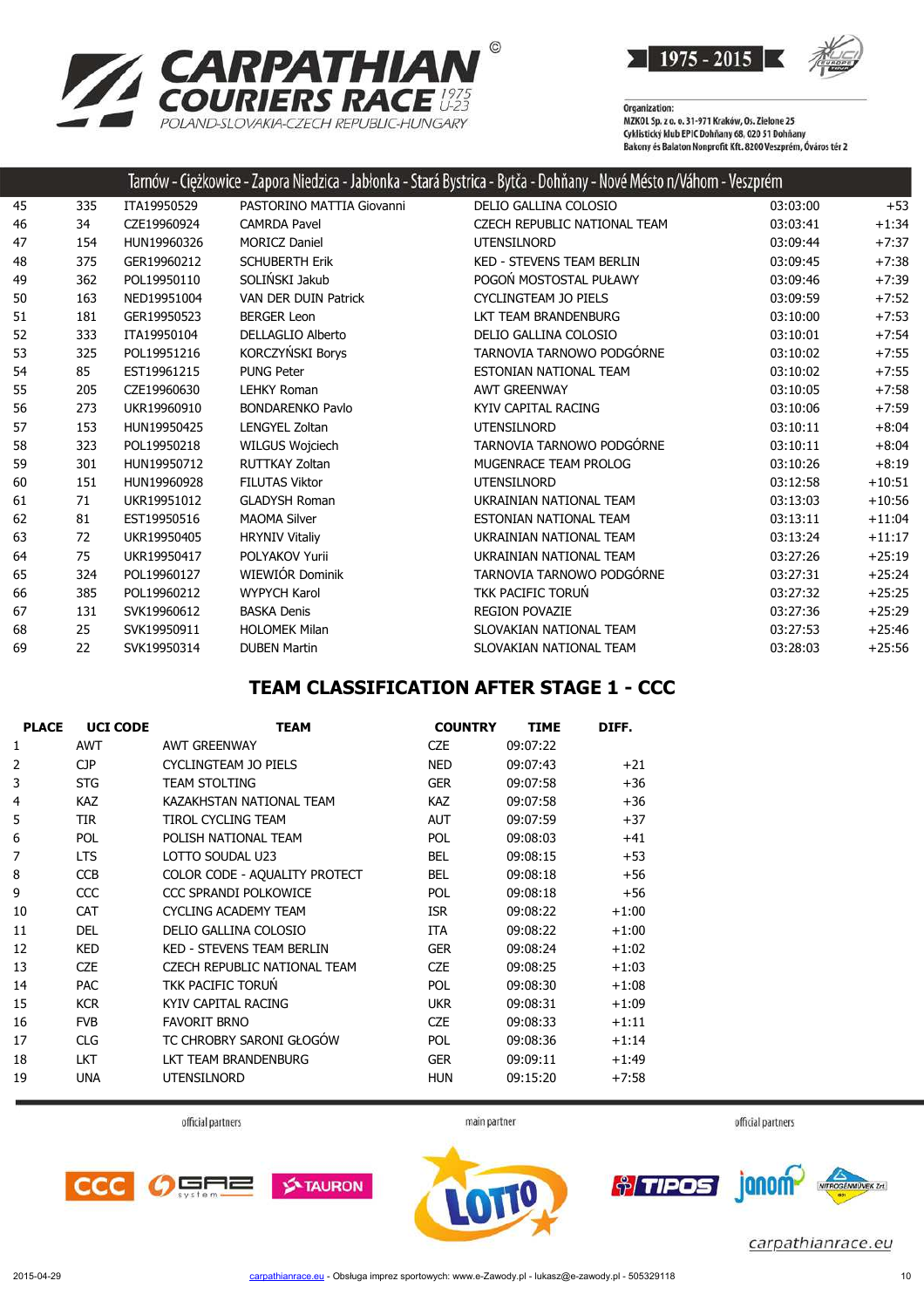



|    |            | Tarnów - Ciężkowice - Zapora Niedzica - Jabłonka - Stará Bystrica - Bytča - Dohňany - Nové Mésto n/Váhom - Veszprém |            |          |          |  |
|----|------------|---------------------------------------------------------------------------------------------------------------------|------------|----------|----------|--|
| 20 | <b>EST</b> | ESTONIAN NATIONAL TEAM                                                                                              | EST        | 09:15:29 | $+8:07$  |  |
| 21 | TAR        | TARNOVIA TARNOWO PODGORNE                                                                                           | POL.       | 09:15:43 | $+8:21$  |  |
| 22 | <b>FIX</b> | TEAM FIXIT.NO                                                                                                       | <b>NOR</b> | 09:15:46 | $+8:24$  |  |
| 23 | <b>PMP</b> | POGOŃ MOSTOSTAL PUŁAWY                                                                                              | <b>POL</b> | 09:22:20 | $+14:58$ |  |
| 24 | <b>SVK</b> | SLOVAKIAN NATIONAL TEAM                                                                                             | <b>SVK</b> | 09:22:46 | $+15:24$ |  |
| 25 | SRB        | SERBIAN NATIONAL TEAM                                                                                               | SRB        | 09:23:00 | $+15:38$ |  |
| 26 | UKR.       | UKRAINIAN NATIONAL TEAM                                                                                             | ukr        | 09:29:17 | $+21:55$ |  |
| 27 | <b>SVK</b> | <b>REGION POVAZIE</b>                                                                                               | <b>SVK</b> | 09:58:03 | $+50:41$ |  |

# **MOUNTAINS CLASSIFICATION AFTER STAGE 1 - TAURON**

| <b>PLACE</b> | <b>NO</b> | <b>UCI CODE</b> | <b>SURNAME, FIRST NAME</b>   | <b>TEAM</b>           | <b>POINTS</b> |
|--------------|-----------|-----------------|------------------------------|-----------------------|---------------|
| 1            | 193       | POL19940715     | STOSZ Patryk                 | CCC SPRANDI POLKOWICE |               |
| 2            | 202       | GER19940109     | <b>SCHACMMANN Maximilian</b> | AWT GREENWAY          |               |
| 3            | 161       | NED19930815     | <b>BRUSSELMAN Twan</b>       | CYCLINGTEAM JO PIELS  |               |
| 4            | 272       | UKR19950926     | *SHUMILOV Yurii              | KYIV CAPITAL RACING   |               |
| 5            | 312       | CZE19941117     | <b>KUKRLE Michael</b>        | <b>FAVORIT BRNO</b>   |               |
| 6            | 15        | POL19950406     | *SZELAG Gracjan              | POLISH NATIONAL TEAM  | 3             |
| 7            | 383       | POL19961008     | *ZŁOTOWICZ Patryk            | TKK PACIFIC TORUN     |               |
| 8            | 14        | POL19930910     | <b>OWSIAN Arkadiusz</b>      | POLISH NATIONAL TEAM  |               |
| 9            | 353       | BEL19950121     | *VANDERAERDEN Massimo        | LOTTO SOUDAL U23      |               |
| 10           | 141       | AUT19950304     | *SCHIPFLINGER Florian        | TIROL CYCLING TEAM    |               |

## **CLASSIFICATION BY POINTS AFTER STAGE 1 - JANOM**

| <b>PLACE</b>   | <b>NO</b> | <b>UCI CODE</b> | <b>SURNAME, FIRST NAME</b>   | <b>TEAM</b>              | <b>POINTS</b> |
|----------------|-----------|-----------------|------------------------------|--------------------------|---------------|
| 1              | 12        | POL19950215     | *KONWA Piotr                 | POLISH NATIONAL TEAM     |               |
| 2              | 161       | NED19930815     | <b>BRUSSELMAN Twan</b>       | CYCLINGTEAM JO PIELS     |               |
| 3              | 272       | UKR19950926     | *SHUMILOV Yurii              | KYIV CAPITAL RACING      |               |
| $\overline{4}$ | 165       | NED19940320     | <b>ARIESEN Tim</b>           | CYCLINGTEAM JO PIELS     |               |
| 5              | 202       | GER19940109     | <b>SCHACMMANN Maximilian</b> | AWT GREENWAY             |               |
| 6              | 14        | POL19930910     | <b>OWSIAN Arkadiusz</b>      | POLISH NATIONAL TEAM     |               |
| 7              | 145       | AUT19950121     | *WACHTER Alexander           | TIROL CYCLING TEAM       |               |
| 8              | 101       | KAZ19930610     | MAIDOS Tilegen               | KAZAKHSTAN NATIONAL TEAM |               |
| 9              | 142       | AUT19961002     | *BRKIC Benjamin              | TIROL CYCLING TEAM       |               |

#### **CLASSIFICATION BY PLACES AFTER STAGE 1 - TIPOS**

| <b>PLACE</b> | <b>NO</b> | <b>UCI CODE</b> | <b>SURNAME, FIRST NAME</b> | <b>TEAM</b>                  | <b>POINTS</b> |
|--------------|-----------|-----------------|----------------------------|------------------------------|---------------|
|              | 145       | AUT19950121     | *WACHTER Alexander         | TIROL CYCLING TEAM           | 20            |
| 2            | 165       | NED19940320     | <b>ARIESEN Tim</b>         | CYCLINGTEAM JO PIELS         | 19            |
| 3            | 203       | GER19941203     | <b>BROCKHOFF Jan</b>       | AWT GREENWAY                 | 18            |
| 4            | 204       | ESP19950412     | *CUADROS Alvaro            | <b>AWT GREENWAY</b>          | 17            |
| .5.          | 12        | POL19950215     | *KONWA Piotr               | POLISH NATIONAL TEAM         | 16            |
| 6            | 254       | GER19960813     | *REUTTER Sven              | <b>TEAM STOLTING</b>         | 15            |
| 7            | 101       | KAZ19930610     | <b>MAIDOS Tilegen</b>      | KAZAKHSTAN NATIONAL TEAM     | 14            |
| 8            | 35        | CZE19930317     | <b>SISR Frantisek</b>      | CZECH REPUBLIC NATIONAL TEAM | 13            |

official partners

main partner

official partners





*†TIPOS* janom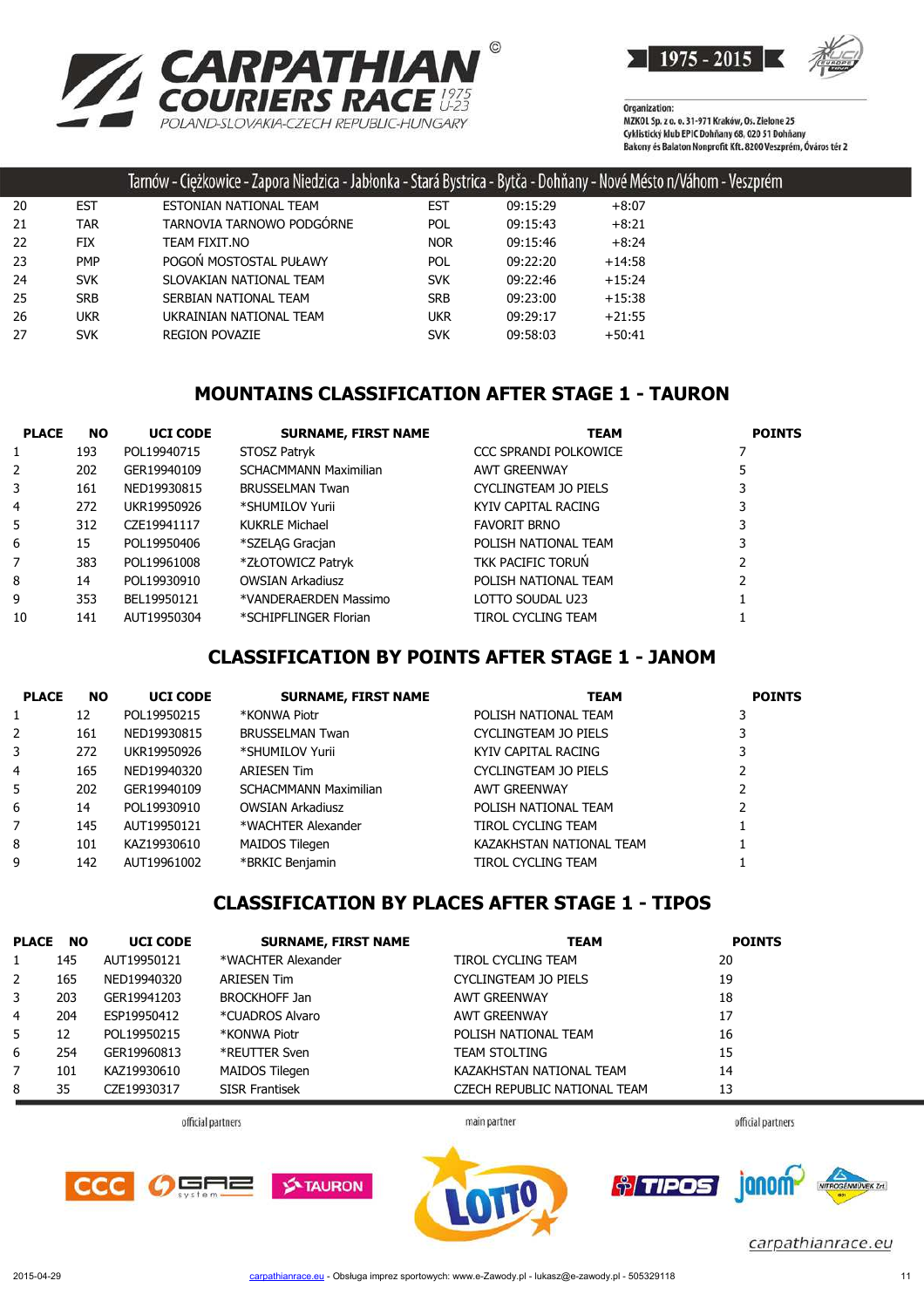



#### Tarnów - Ciężkowice - Zapora Niedzica - Jabłonka - Stará Bystrica - Bytča - Dohňany - Nové Mésto n/Váhom - Veszprém

| 9  | 271 | UKR19950412 | *MORUHA Anton           | KYIV CAPITAL RACING              | 12 |
|----|-----|-------------|-------------------------|----------------------------------|----|
| 10 | 251 | GER19940506 | <b>HERKLOTZ Silvio</b>  | <b>TEAM STOLTING</b>             | 11 |
| 11 | 183 | GER19961029 | *KOCH Christian         | LKT TEAM BRANDENBURG             | 10 |
| 12 | 191 | POL19930822 | LATON Eryk              | CCC SPRANDI POLKOWICE            | 9  |
| 13 | 104 | KAZ19960306 | *SHTEIN Grigoriy        | KAZAKHSTAN NATIONAL TEAM         | 8  |
| 14 | 173 | BEL19950717 | *MERTZ Remy             | COLOR CODE - AQUALITY PROTECT    |    |
| 15 | 373 | GER19940616 | <b>CARSTENSEN Lucas</b> | <b>KED - STEVENS TEAM BERLIN</b> | 6  |
| 16 | 354 | BEL19950924 | *VAN GOMPEL Mathias     | LOTTO SOUDAL U23                 | 5  |
| 17 | 162 | NED19940417 | <b>BAKKER Stephan</b>   | CYCLINGTEAM JO PIELS             | 4  |
| 18 | 355 | BEL19940930 | <b>VAN GESTEL Dries</b> | LOTTO SOUDAL U23                 |    |
| 19 | 175 | BEL19950112 | *KAISE Julien           | COLOR CODE - AQUALITY PROTECT    |    |
| 20 | 255 | GER19950321 | *BACKOFEN Moritz        | <b>TEAM STOLTING</b>             |    |
|    |     |             |                         |                                  |    |

#### **ORDER OF TECHNICAL CAR ON STAGE 2**

| ΟN | <b>UCI CODE</b> | <b>TEAM</b>                      |
|----|-----------------|----------------------------------|
| 1  | <b>TIR</b>      | TIROL CYCLING TEAM               |
| 2  | <b>CJP</b>      | <b>CYCLINGTEAM JO PIELS</b>      |
| 3  | <b>AWT</b>      | <b>AWT GREENWAY</b>              |
| 4  | <b>POL</b>      | POLISH NATIONAL TEAM             |
| 5  | <b>STG</b>      | <b>TEAM STOLTING</b>             |
| 6  | <b>KAZ</b>      | KAZAKHSTAN NATIONAL TEAM         |
| 7  | <b>LTS</b>      | LOTTO SOUDAL U23                 |
| 8  | CCC             | CCC SPRANDI POLKOWICE            |
| 9  | <b>KED</b>      | <b>KED - STEVENS TEAM BERLIN</b> |
| 10 | <b>CCB</b>      | COLOR CODE - AQUALITY PROTECT    |
| 11 | <b>CAT</b>      | <b>CYCLING ACADEMY TEAM</b>      |
| 12 | <b>EST</b>      | <b>FSTONIAN NATIONAL TFAM</b>    |
| 13 | DEL             | DELIO GALLINA COLOSIO            |
| 14 | <b>CZE</b>      | CZECH REPUBLIC NATIONAL TEAM     |
| 15 | <b>PMP</b>      | POGOŃ MOSTOSTAL PUŁAWY           |
| 16 | <b>LKT</b>      | LKT TEAM BRANDENBURG             |
| 17 | <b>KCR</b>      | KYTV CAPITAL RACING              |
| 18 | <b>PAC</b>      | <b>TKK PACIFIC TORUN</b>         |
| 19 | <b>UNA</b>      | <b>UTENSILNORD</b>               |
| 20 | <b>SVK</b>      | SLOVAKIAN NATIONAL TEAM          |
| 21 | <b>TAR</b>      | TARNOVIA TARNOWO PODGÓRNE        |
| 22 | <b>FVB</b>      | <b>FAVORIT BRNO</b>              |
| 23 | <b>FIX</b>      | TEAM FIXIT.NO                    |
| 24 | <b>UKR</b>      | UKRAINIAN NATIONAL TEAM          |
| 25 | <b>CLG</b>      | TC CHROBRY SARONI GŁOGÓW         |
| 26 | <b>SRB</b>      | SERBIAN NATIONAL TEAM            |
| 27 | <b>SVK</b>      | <b>REGION POVAZIE</b>            |
| 28 | <b>MUG</b>      | MUGENRACE TEAM PROLOG            |

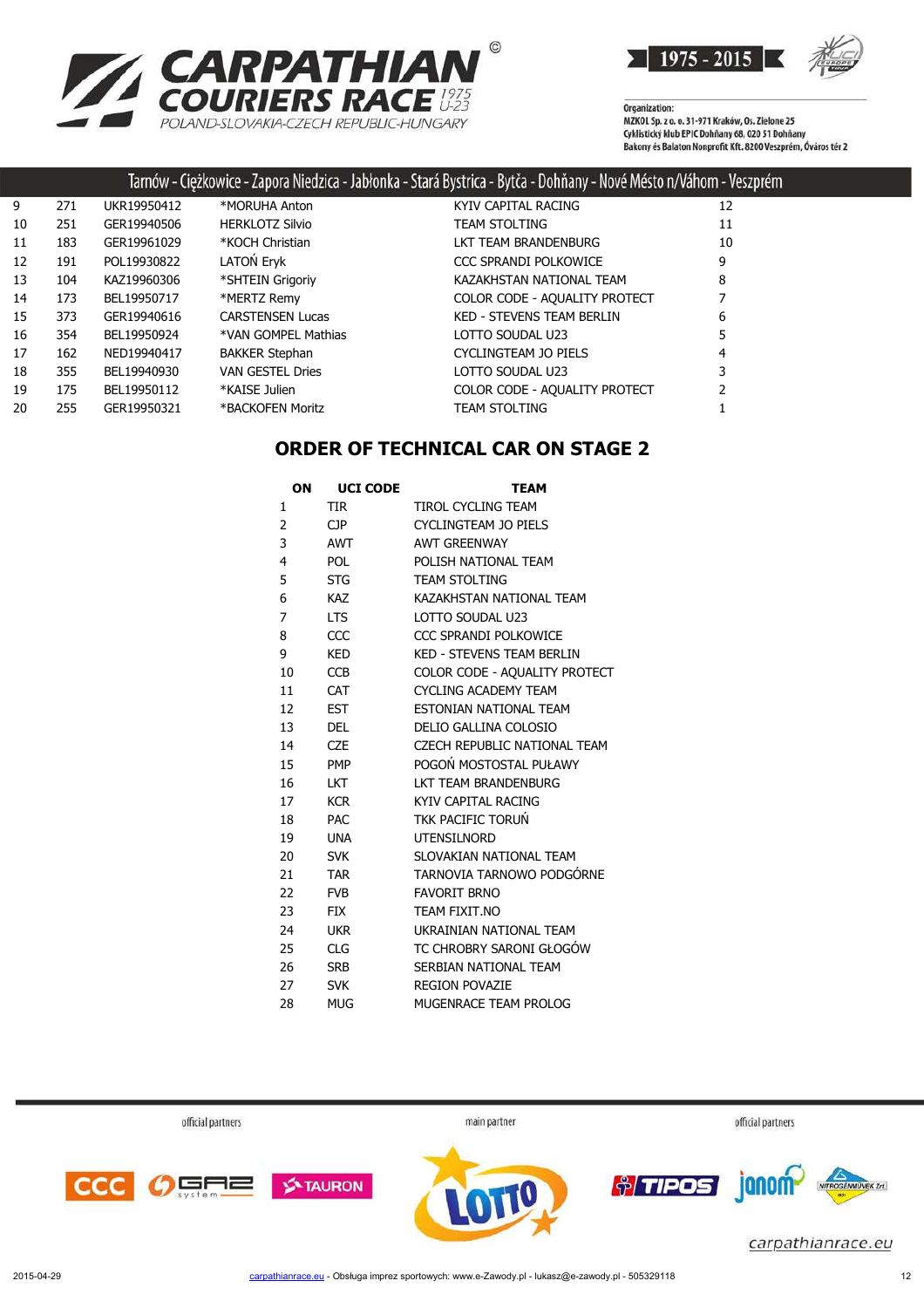



Tarnów - Ciężkowice - Zapora Niedzica - Jabłonka - Stará Bystrica - Bytča - Dohňany - Nové Mésto n/Váhom - Veszprém

# **JERSEY HOLDERS ON STAGE**

#### **Individual general classification - yellow jersey**



**WACHTER Alexander (145) TIROL CYCLING TEAM**

**LOTTO**

**TIPOS**

#### **Classification by places – red jersey**



#### **Mountains classification - magenta jersey TAURON**



**WACHTER Alexander (145) TIROL CYCLING TEAM** Jersey wearer: **ARIESEN Tim (165) CYCLINGTEAM JO PIELS**

**STOSZ Patryk (193) CCC SPRANDI POLKOWICE**